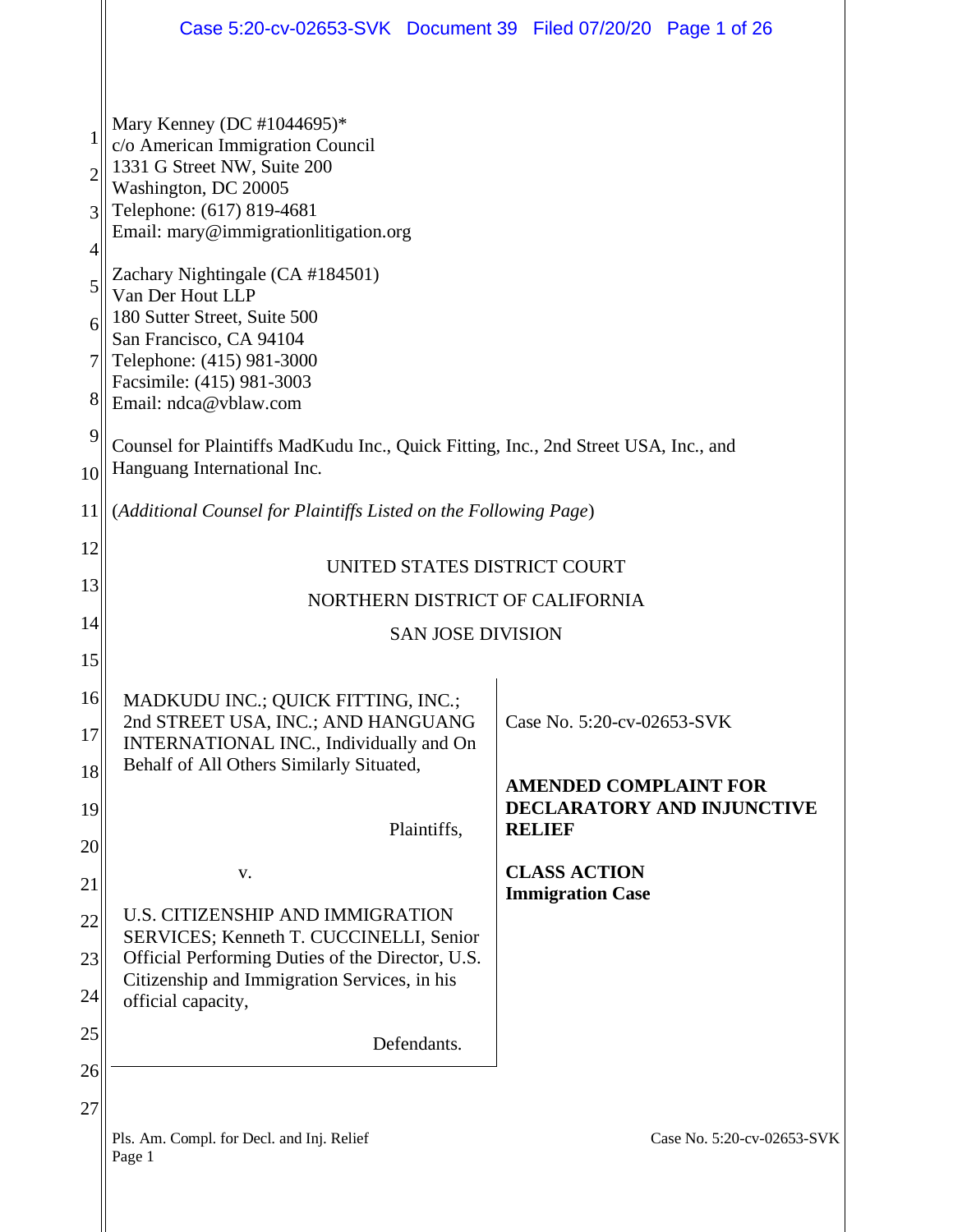|                | Case 5:20-cv-02653-SVK Document 39 Filed 07/20/20 Page 2 of 26                                                     |  |  |  |  |  |
|----------------|--------------------------------------------------------------------------------------------------------------------|--|--|--|--|--|
|                |                                                                                                                    |  |  |  |  |  |
|                | Plaintiffs' counsel, continued from first page:                                                                    |  |  |  |  |  |
| $\overline{c}$ |                                                                                                                    |  |  |  |  |  |
| 3              | Leslie K. Dellon (DC #250316)*<br><b>American Immigration Council</b>                                              |  |  |  |  |  |
| 4              | 1331 G Street NW, Suite 200<br>Washington, DC 20005                                                                |  |  |  |  |  |
| 5              | Telephone: (202) 507-7530<br>Facsimile: (202) 742-5619                                                             |  |  |  |  |  |
| 6              | Email: ldellon@immcouncil.org                                                                                      |  |  |  |  |  |
| 7              | Jesse M. Bless (MA BBO #660713)*                                                                                   |  |  |  |  |  |
| 8<br>9         | American Immigration Lawyers Association<br>1331 G Street NW, Suite 300                                            |  |  |  |  |  |
| 10             | Washington, DC 20005<br>Telephone: (781) 704-3897                                                                  |  |  |  |  |  |
| 11             | Email: jbless@aila.org                                                                                             |  |  |  |  |  |
| 12             | Jeff Joseph (CO #28695)*<br>Joseph & Hall, P.C.                                                                    |  |  |  |  |  |
| 13             | 12203 East Second Avenue                                                                                           |  |  |  |  |  |
| 14             | Aurora, CO 80011<br>Telephone: (303) 297-9171                                                                      |  |  |  |  |  |
| 15             | Email: jeff@immigrationissues.com                                                                                  |  |  |  |  |  |
| 16             | Charles H. Kuck (GA #429940)*<br>Kuck Baxter Immigration LLC                                                       |  |  |  |  |  |
| 17             | 365 Northridge Road, Suite 300<br>Atlanta, GA 30350                                                                |  |  |  |  |  |
| 18             | Telephone: (404) 816-8611                                                                                          |  |  |  |  |  |
| 19             | Email: CKuck@immigration.net                                                                                       |  |  |  |  |  |
| 20             | Counsel for Plaintiffs MadKudu Inc., Quick Fitting, Inc., 2nd Street USA, Inc., and Hanguang<br>International Inc. |  |  |  |  |  |
| 21             |                                                                                                                    |  |  |  |  |  |
| 22             | *Admitted Pro Hac Vice                                                                                             |  |  |  |  |  |
| 23             |                                                                                                                    |  |  |  |  |  |
| 24             |                                                                                                                    |  |  |  |  |  |
| 25             |                                                                                                                    |  |  |  |  |  |
| 26             |                                                                                                                    |  |  |  |  |  |
| 27             |                                                                                                                    |  |  |  |  |  |
|                | Case No. 5:20-cv-02653-SVK<br>Pls. Am. Compl. for Decl. and Inj. Relief<br>Page 2                                  |  |  |  |  |  |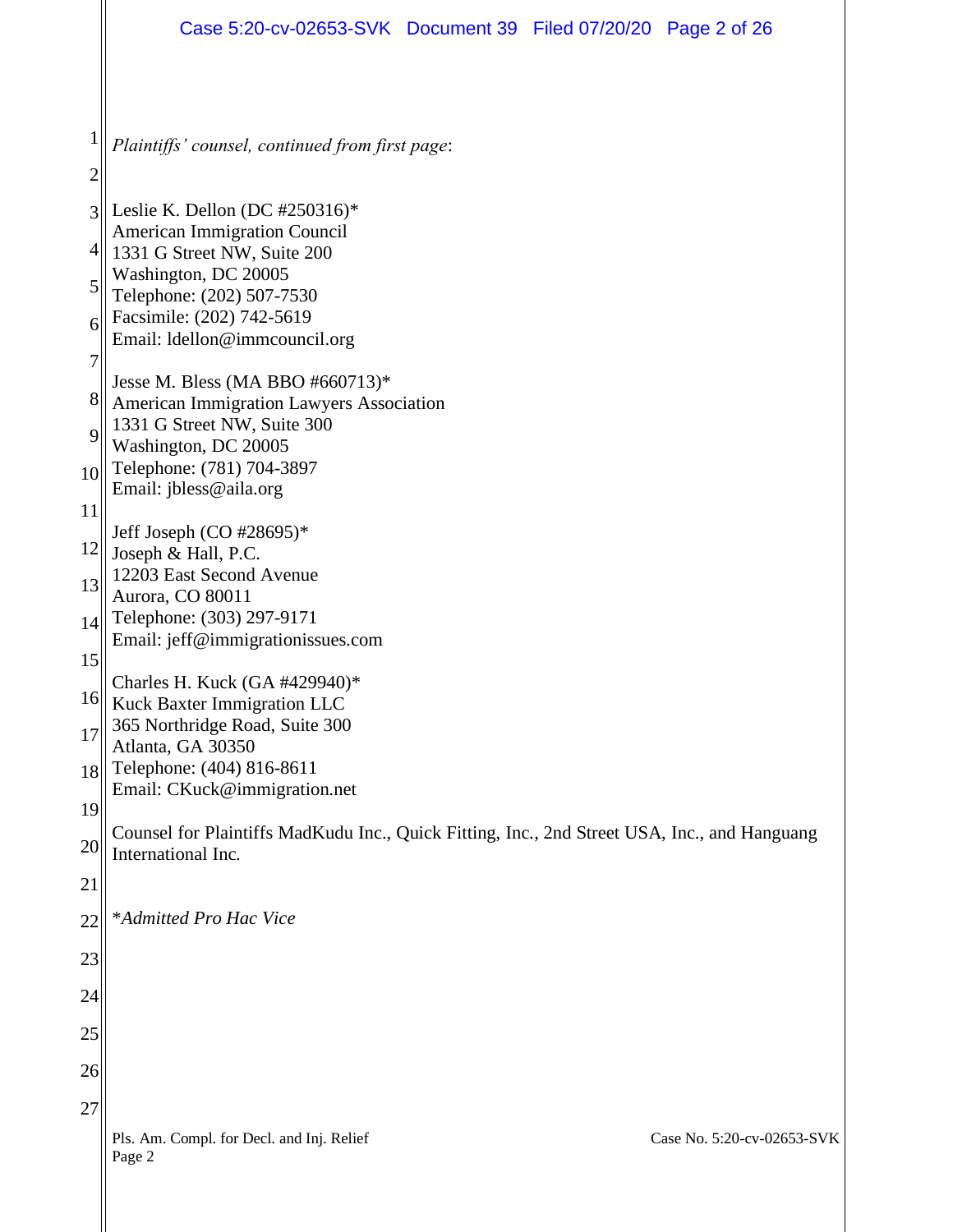#### **INTRODUCTION**

1

2 3 4 5 6 7 8 9 10 11 12 13 14 1. Employing boilerplate language and uniform faulty reasoning, Defendant U.S. Citizenship and Immigration Services (USCIS) routinely and unlawfully denies nonimmigrant employment-based petitions filed by U.S. employers under  $8 \text{ U.S. C. }$  §§  $1101(a)(15)(H)(i)(b)$ , 1184(c)(1) and 1184(i), also known as H-1B petitions, to classify market research analyst positions as a "specialty occupation." Defendant USCIS' denials violate the Immigration and Nationality Act (INA) and implementing regulations, and the Administrative Procedure Act (APA), 5 U.S.C. § 701, *et seq*. Plaintiffs MadKudu Inc., Quick Fitting, Inc., 2nd Street USA, Inc., and Hanguang International Inc., four U.S. corporations, challenge Defendant USCIS' denial of H-1B petitions they filed on behalf of noncitizens they sought to hire in the market research analyst occupation, as well as Defendant USCIS' pattern and practice of arbitrarily and unlawfully denying petitions for market research analysts filed by similarly situated H-1B petitioners.

15 16 17 18 19 20 2. The H-1B nonimmigrant visa classification allows highly educated noncitizens to work for U.S. employers in specialty occupations. A specialty occupation is one which requires the theoretical and practical application of a body of highly specialized knowledge for which a bachelor's or higher degree in a specific specialty (or its equivalent) is required. *See* 8 U.S.C. § 1184(i)(1).

21 22 23 24 25 26 3. By regulation, a U.S. employer petitioner can establish that a position is within a specialty occupation through any one of several tests set forth in the governing regulation. 8 C.F.R. § 214.2(h)(4)(iii)(A) (2020). Relevant here is the first test, which authorizes a position to qualify as a specialty occupation if "[a] baccalaureate or higher degree or its equivalent is normally the minimum requirement for entry into the particular position." 8 C.F.R.

Pls. Am. Compl. for Decl. and Inj. Relief Page 3 Case No. 5:20-cv-02653-SVK 27 § 214.2(h)(4)(iii)(A)(1) (2020) (hereinafter, the first regulatory test). Where Defendant USCIS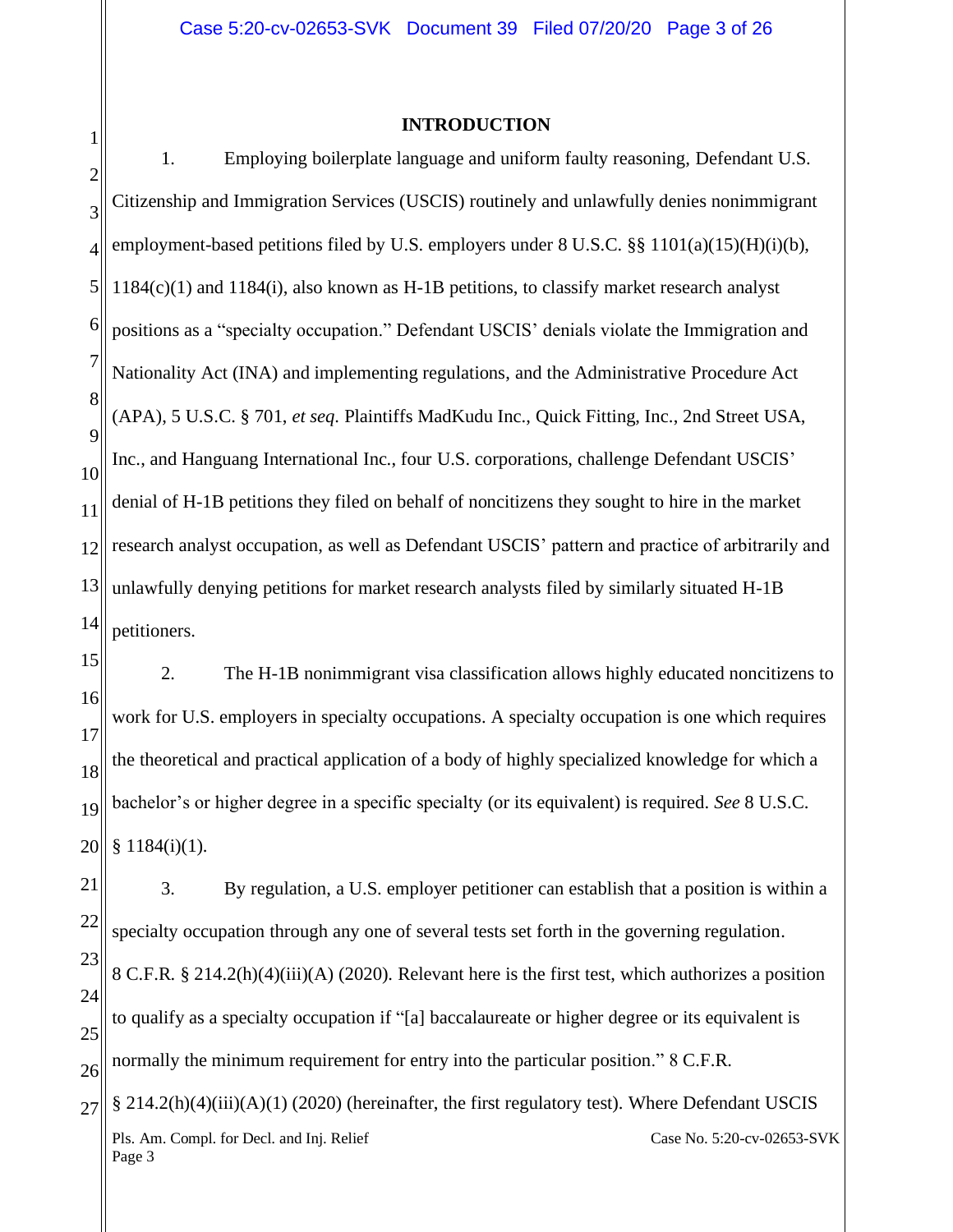#### Case 5:20-cv-02653-SVK Document 39 Filed 07/20/20 Page 4 of 26

determines that a U.S. employer petitioner satisfies this test, it has demonstrated that the occupation is a "specialty occupation" and it can hire a qualified noncitizen to fill the position.

3 4 5 6 7 8  $\overline{Q}$ 4. In denying H-1B petitions for market research analysts, Defendant USCIS relies on the Occupational Outlook Handbook (OOH), a publication of the Bureau of Labor Statistics of the U.S. Department of Labor, as an authoritative source on the educational requirements for the occupations which it profiles. Defendant USCIS thus relies upon it to determine if a bachelor's or higher degree in a specific specialty, or its equivalent, is normally required for entry into the occupation, thus satisfying the first regulatory test.

10 11 12 13 5. The OOH's profile of the market research analyst occupation demonstrates that this occupation satisfies the first regulatory test; that is, it demonstrates that a bachelor's degree in a specific specialty—market research or a related field—is typically, or normally, required for work as a market research analyst.

14 15 16 17 18 6. Defendant USCIS has a pattern and practice of misinterpreting the OOH's profile of a market research analyst, mistakenly finding that it does not demonstrate that this occupation satisfies the first regulatory test. In so finding, Defendant USCIS also has a pattern and practice of misinterpreting the INA, 8 U.S.C. § 1184(i)(1), and the first regulatory test, 8 C.F.R.

19 § 214.2(h)(4)(iii)(A)(1) (2020).

1

2

20 21 22 23 24 25 26 7. Had Defendant USCIS correctly applied the first regulatory test and found that the occupation was a specialty occupation in Plaintiffs' and putative class members' cases, it would have approved their petitions. Plaintiffs seek relief under the APA and the Declaratory Judgment Act, 28 U.S.C. §§ 2201-2202, on behalf of themselves and putative class members to remedy Defendants' misapplication of the specialty occupation statute and regulations and its misinterpretation of the OOH.

Pls. Am. Compl. for Decl. and Inj. Relief Page 4

27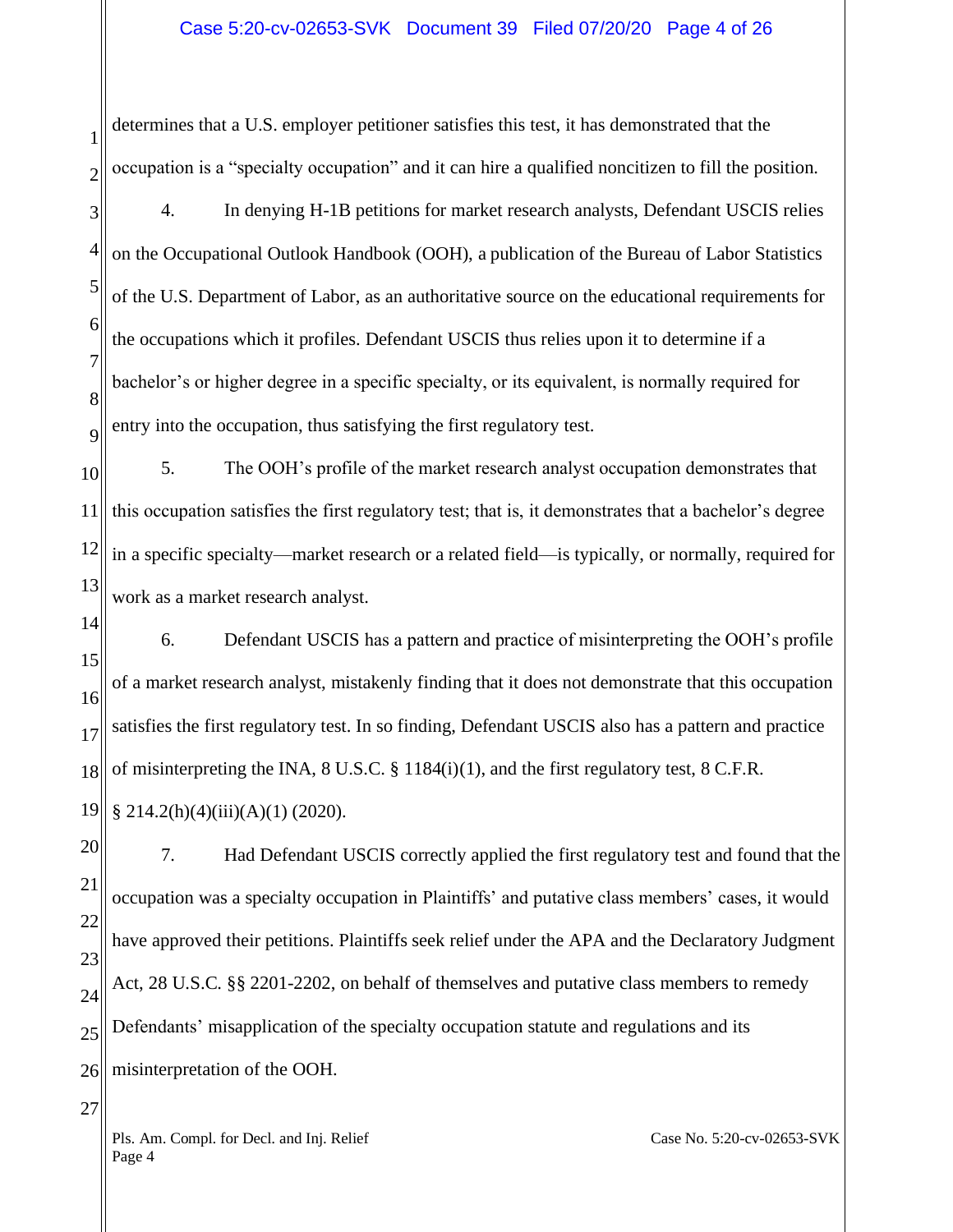# **JURISDICTION**

| 1              |                                                                                                      |  |  |
|----------------|------------------------------------------------------------------------------------------------------|--|--|
| $\overline{c}$ | 8.<br>This case arises under the INA, 8 U.S.C. § 1101 et seq., and the APA, 5 U.S.C.                 |  |  |
| 3              | § 701 et seq. This Court has jurisdiction over the subject matter of this action pursuant to         |  |  |
| $\overline{4}$ | 28 U.S.C. § 1331 (federal question jurisdiction). This Court has authority to grant relief under     |  |  |
| 5              | the APA and the Declaratory Judgment Act, 28 U.S.C. §§ 2201-02. The United States has                |  |  |
| 6              | waived sovereign immunity under 5 U.S.C. § 702.                                                      |  |  |
| 7              | <b>VENUE</b>                                                                                         |  |  |
| 8<br>9         | 9.<br>Venue in this judicial district is proper under 28 U.S.C. $\S 1391(e)(1)(C)$ because           |  |  |
| 10             | Defendants are a U.S. agency and an officer of a U.S. agency acting in his official capacity,        |  |  |
| 11             | Plaintiff MadKudu Inc. resides in this District, and no real property is involved in this action.    |  |  |
| 12             | <b>INTRADISTRICT ASSIGNMENT</b>                                                                      |  |  |
| 13             | 10.<br>This action is properly assigned to the San Jose Division of this Court as Plaintiff          |  |  |
| 14             | MadKudu Inc. resides in Santa Clara County and a substantial part of the events which give rise      |  |  |
| 15             | to this claim occurred in Santa Clara County.                                                        |  |  |
| 16<br>17       | <b>FINAL AGENCY ACTION AND</b><br><b>EXHAUSTION OF ADMINISTRATIVE REMEDIES</b>                       |  |  |
| 18             | 11.<br>Defendant USCIS' denial of Plaintiffs' and putative class members' H-1B                       |  |  |
| 19             | petitions constitutes final agency action under the APA, as does its policy, pattern and/or practice |  |  |
| 20             | regarding its adjudications of H-1B petitions for market research analysts. See 5 U.S.C. §§          |  |  |
| 21<br>22       | 551(13); 701(b)(2); 704. Neither the INA nor implementing regulations require an administrative      |  |  |
| 23             | appeal of the denials. Accordingly, Plaintiffs have no further administrative remedies to exhaust.   |  |  |
| 24             | <b>PARTIES</b>                                                                                       |  |  |
| 25             | 12.<br>Plaintiff MadKudu Inc. is a marketing analytics software company headquartered                |  |  |
| 26             | in Mountain View, Santa Clara County, California. MadKudu filed an H-1B petition for a               |  |  |
| 27             |                                                                                                      |  |  |
|                | Case No. 5:20-cv-02653-SVK<br>Pls. Am. Compl. for Decl. and Inj. Relief<br>Page 5                    |  |  |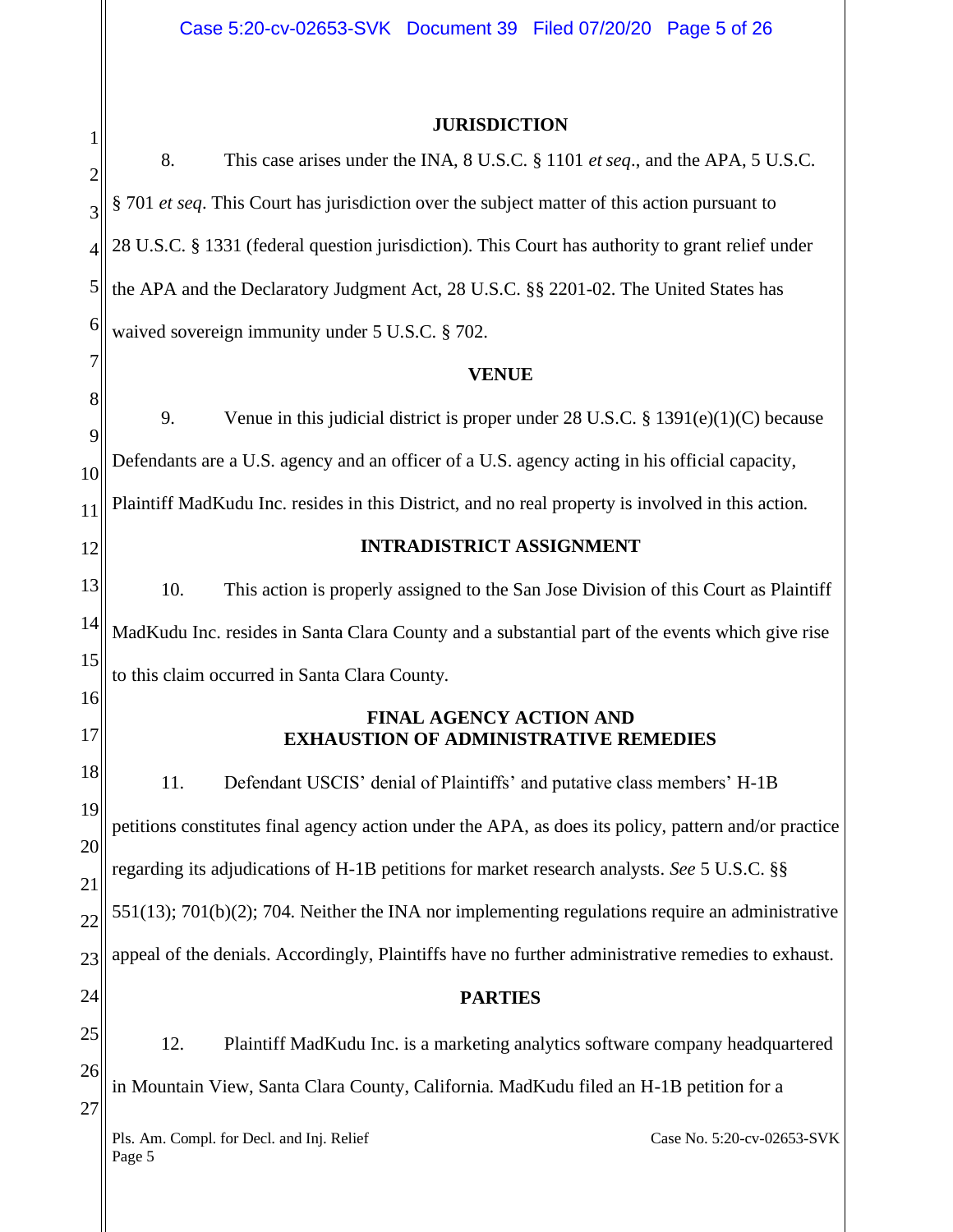1 2 3 4 position in the market research analyst occupation on or about April 2, 2019, which Defendant USCIS denied on February 24, 2020 for, inter alia, failing to demonstrate that the position satisfied 8 C.F.R. § 214.2(h)(4)(iii)(A)(1) (2020), the first regulatory test for a specialty occupation.

5 6 7 8  $\overline{Q}$ 10 13. Plaintiff Quick Fitting, Inc. is a supplier of plumbing fittings headquartered in Warwick, Rhode Island. Quick Fitting filed an H-1B petition for a market research analyst on or about August 20, 2019, which Defendant USCIS denied on January 23, 2020 for, inter alia, failing to demonstrate that the position satisfied  $8 \text{ C.F.R.}$   $\S 214.2(h)(4)(iii)(A)(1)(2020)$ , the first regulatory test for a specialty occupation.

11 12 13 14 15 16 14. Plaintiff 2nd Street USA, Inc. operates and manages six second-hand clothing retail stores, one in New York and the others in Southern California, with headquarters in Los Angeles, California. 2nd Street USA filed an H-1B petition for a position in the market research analyst occupation on or about April 11, 2019, which Defendant USCIS denied on September 12, 2019 for, inter alia, failing to demonstrate that the position satisfied 8 C.F.R.

17 § 214.2(h)(4)(iii)(A)(1) (2020), the first regulatory test for a specialty occupation.

18 19 20 21 22 23 24 25 26 15. Plaintiff Hanguang International Inc. is an educational consulting services company headquartered in New York, New York. It provides services to Chinese students already studying in the United States and those who are considering this option. It also provides services to an affiliated company in China. Hanguang International filed an H-1B petition for a position in the market research analyst occupation on or about April 2, 2019, which Defendant USCIS denied on November 1, 2019 for, inter alia, failing to demonstrate that the position satisfied 8 C.F.R. § 214.2(h)(4)(iii)(A)(1) (2020), the first regulatory test for a specialty occupation.

27

Pls. Am. Compl. for Decl. and Inj. Relief Page 6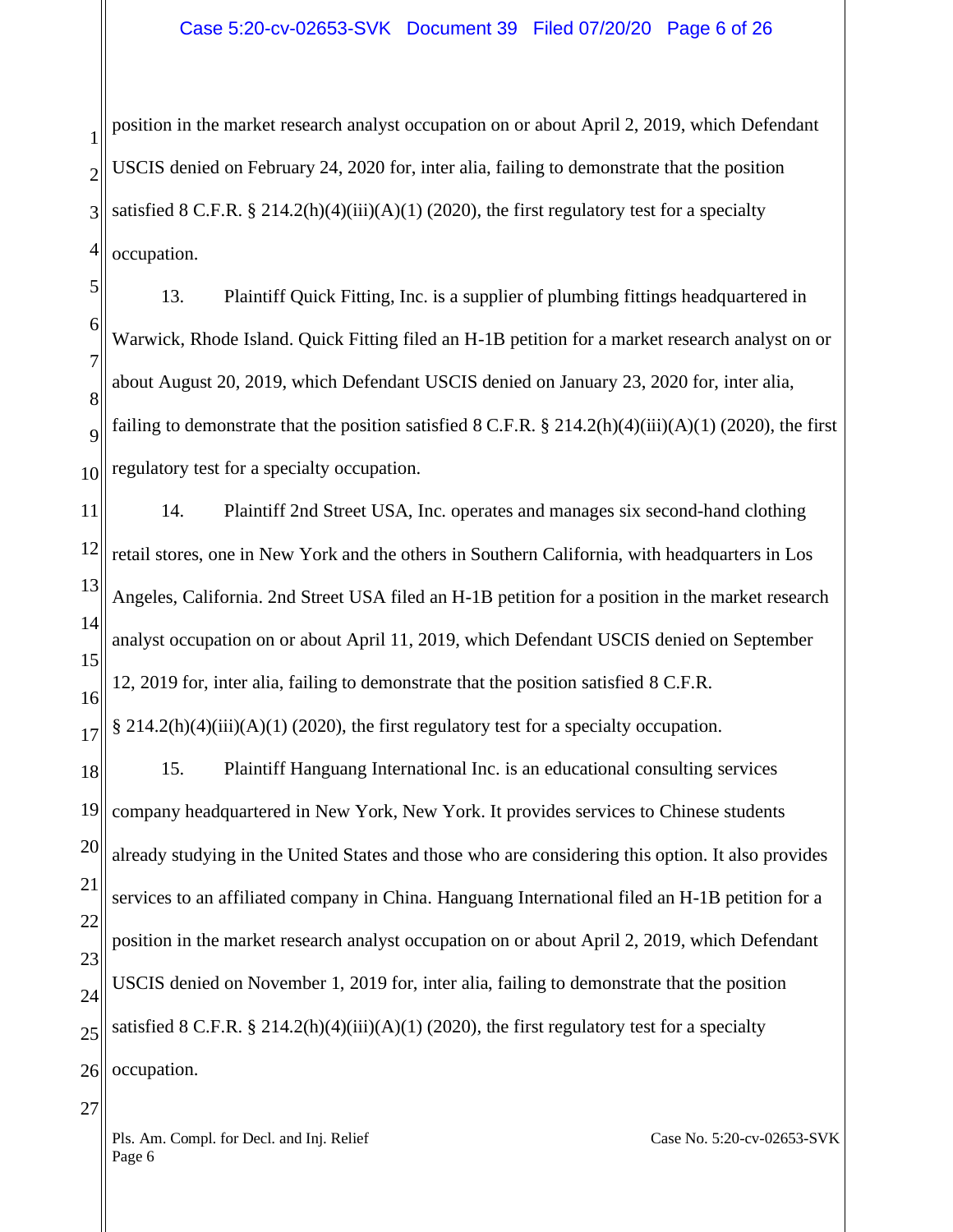1 2 3 4 16. Defendant USCIS is a component of the Department of Homeland Security, 6 U.S.C. § 271, and an agency within the meaning of the APA, 5 U.S.C. § 551(1). USCIS is responsible for adjudicating immigration benefits, including H-1B petitions. USCIS denied Plaintiffs' H-1B petitions.

5 6 7 8  $\overline{Q}$ 10 11 17. Defendant Kenneth T. Cuccinelli is, at the time this Complaint is filed, the Senior Official Performing Duties of the Director, as the position of USCIS Director remains vacant. In this position, he is responsible for overseeing the adjudication of immigration benefits and establishing and implementing governing policies. The USCIS Director has ultimate responsibility for the adjudication of H-1B petitions. Defendant Cuccinelli is sued in his official capacity.

- 12
- 13

### **OVERVIEW OF THE LAW AND ADMINISTRATIVE DECISIONMAKING PROCESS**

14 15 16 17 18 19 20 21 22 23 24 25 26 18. Congress established a nonimmigrant classification to permit noncitizens to temporarily perform services in the United States in specialty occupations. 8 U.S.C.  $\S 1101(a)(15)(H)(i)$ . This nonimmigrant classification is commonly referred to as H-1B. 19. A U.S. employer must follow a multi-step, two-agency process to obtain an H-1B classification for a position it seeks to fill with a foreign worker. First, it must file a Labor Condition Application with the U.S. Department of Labor in which it attests to standards to which it will adhere. On this application, the employer must identify the Standard Occupational Classification (SOC) code and occupational title of the position it seeks to fill. The SOC system is a federal statistical standard used by federal agencies to classify workers into occupational categories for the purpose of collecting, calculating, or disseminating data. 20. Upon the Department of Labor's certification of the Labor Condition Application, the U.S. employer will file it and an H-1B petition with Defendant USCIS. In its H-1B petition,

Pls. Am. Compl. for Decl. and Inj. Relief 27

Case No. 5:20-cv-02653-SVK

Page 7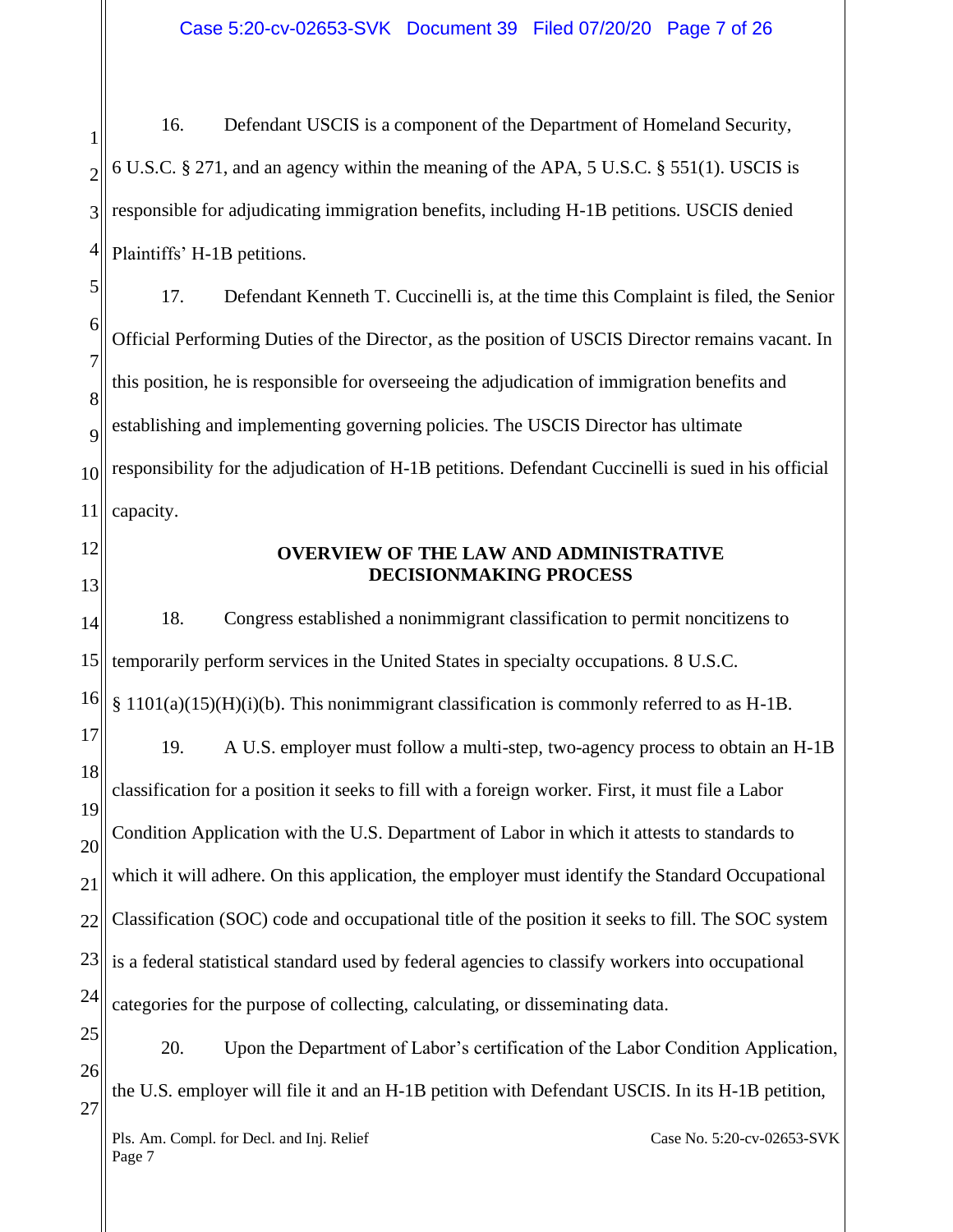1 2 the U.S. employer petitioner must demonstrate by a preponderance of the evidence that the position it seeks to fill is in a specialty occupation.

Pls. Am. Compl. for Decl. and Inj. Relief Page 8 Case No. 5:20-cv-02653-SVK 3 4 5 6 7 8  $\overline{Q}$ 10 11 12 13 14 15 16 17 18 19 20 21 22 23 24 25 26 27 21. A "specialty occupation" is one that requires the "(A) theoretical and practical application of a body of highly specialized knowledge, and (B) attainment of a bachelor's or higher degree in the specific specialty (or its equivalent) as a minimum for entry into the occupation in the United States." 8 U.S.C. § 1184(i)(1). 22. The regulatory definition of "specialty occupation" first repeats the statutory definition and then provides a non-exhaustive list of fields as examples of specialty occupations: Specialty occupation means an occupation which requires theoretical and practical application of a body of highly specialized knowledge in fields of human endeavor including, but not limited to, architecture, engineering, mathematics, physical sciences, social sciences, medicine and health, education, business specialties, accounting, law, theology, and the arts, and which requires the attainment of a bachelor's degree or higher in a specific specialty, or its equivalent, as a minimum for entry into the occupation in the United States. 8 C.F.R. § 214.2(h)(4)(ii) (2020). 23. A proposed job must satisfy one—but only one—of four independent regulatory tests to qualify as a specialty occupation. Relevant here is the first regulatory test, which is satisfied if the petitioning U.S. employer demonstrates that: A baccalaureate or higher degree or its equivalent is normally the minimum requirement for entry into the particular position. 8 C.F.R. § 214.2(h)(4)(iii)(A)(1) (2020). <sup>1</sup> Defendant USCIS interprets this test as consistent with 8 U.S.C. § 1184(i)(1) only if the bachelor's or higher degree is in a "specific specialty." The other three tests are: (2) The degree requirement is common to the industry in parallel positions among similar organizations or, in the alternative, an employer may show that its particular position is so complex or unique that it can be performed only by an individual with a degree; (3) The employer normally requires a degree or its equivalent for the position; or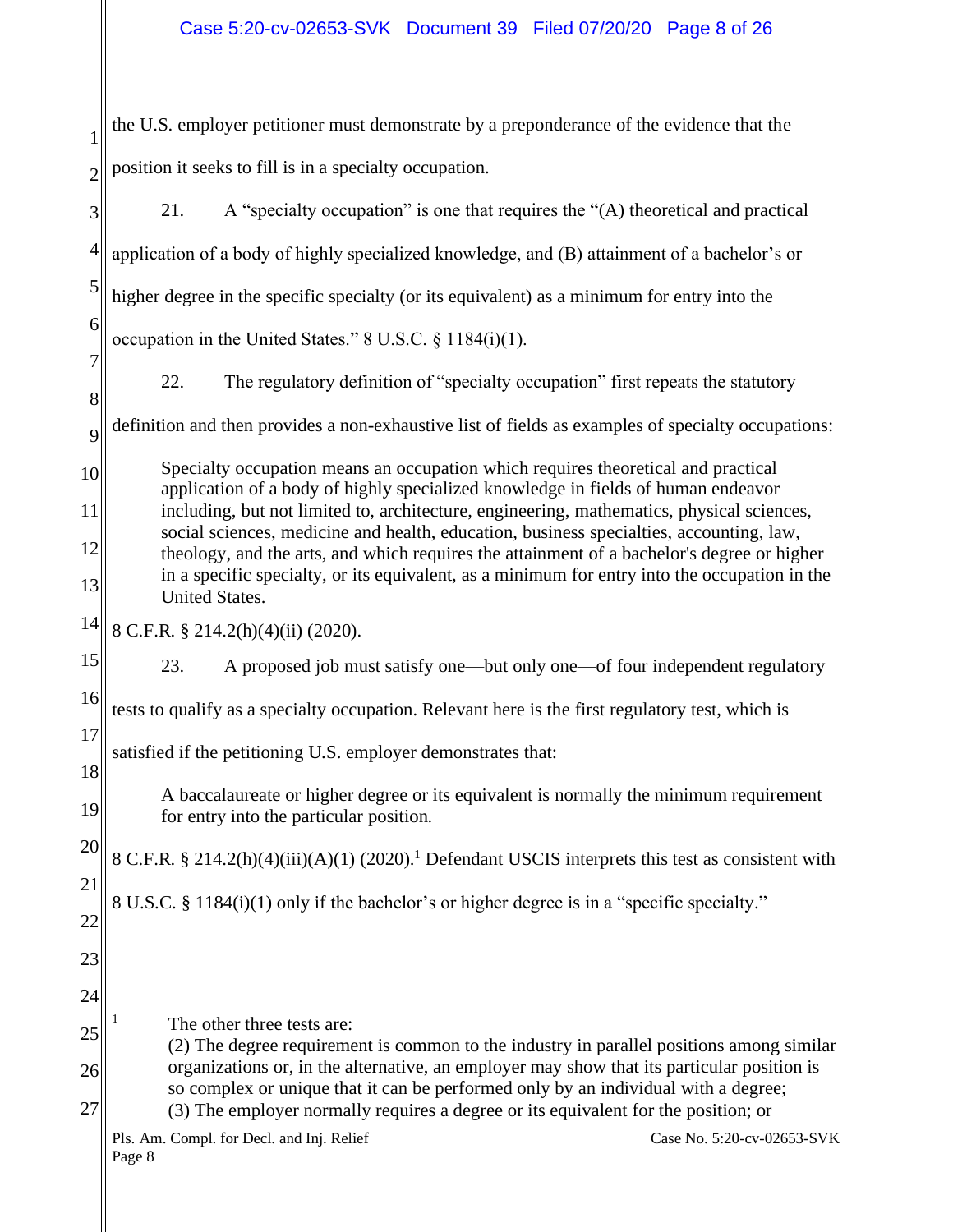1 2 3 4 5 24. When considering whether the petitioning U.S. employer's job meets the first regulatory test for a specialty occupation, Defendant USCIS first must identify the occupation within which the job falls. To do this, Defendant USCIS routinely considers the SOC code and corresponding occupational title the employer provided in the Labor Condition Application it submitted to the U.S. Department of Labor.

6 7 8  $\overline{Q}$ 10 11 12 13 14 15 16 25. After identifying the occupation within which the position falls, Defendant USCIS consults the OOH with respect to that position. The OOH, updated every two years, provides profiles of hundreds of occupations that represent most, though not all, jobs in the United States. U.S. Bureau of Labor Statistics, *Occupational Information Contained in the OOH* (Jan. 16, 2020), https://www.bls.gov/ooh/about/occupational-information-included-in-theooh.htm. Among other data, each occupational profile describes the "typical duties performed by the occupation" and the "typical education and training needed to enter the occupation." *Id*. Defendant USCIS recognizes the OOH as an authoritative source on the duties and educational requirements of the occupations profiled within it.

17 18 19 20 21 22 26. If the occupation the petitioning employer designated in the Labor Condition Application is in the OOH, Defendant USCIS will compare the H-1B petitioning employer's job duties and education requirements with the OOH entry. Where Defendant USCIS decides that the petitioning employer has correctly identified the job as being within the specified occupation, it relies upon the OOH to determine whether to approve the H-1B petition under the first

23

24

<sup>(4)</sup> The nature of the specific duties are so specialized and complex that knowledge required to perform the duties is usually associated with the attainment of a baccalaureate or higher degree.

<sup>25</sup> 26 8 C.F.R. § 214.2(h)(4)(iii)(A) (2020). None is relevant here as each presents an alternative means of demonstrating that a position is a specialty occupation. Consequently, an approval under any

<sup>27</sup> one of them is sufficient even where Defendant USCIS denies a petition under one or more of the other regulatory tests. *See* 8 C.F.R. § 214.2(h)(4)(iii)(A)(1)-(4).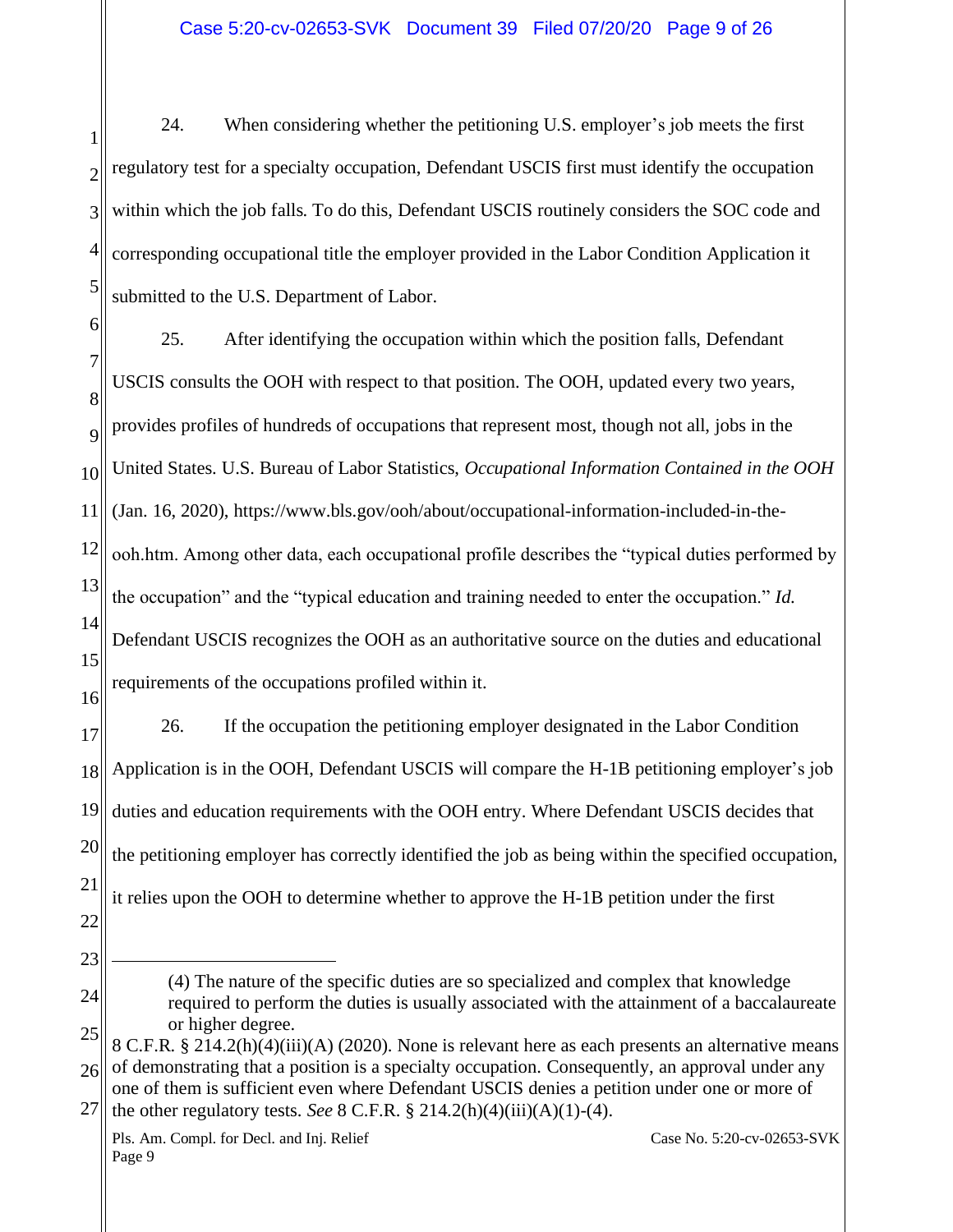| 1              | regulatory test—that is, whether the OOH establishes that a bachelor's degree or higher in a                                                                                                                                                                                      |  |  |
|----------------|-----------------------------------------------------------------------------------------------------------------------------------------------------------------------------------------------------------------------------------------------------------------------------------|--|--|
| $\overline{2}$ | specific specialty or its equivalent is the normal minimum prerequisite for entry into the                                                                                                                                                                                        |  |  |
| 3              | occupation.                                                                                                                                                                                                                                                                       |  |  |
| $\overline{4}$ | 27.<br>The OOH entry for market research analyst contains the following description of                                                                                                                                                                                            |  |  |
| 5              | the educational requirements for entry into the occupation:                                                                                                                                                                                                                       |  |  |
| 6              | Market research analysts typically need a bachelor's degree in market research or a<br>related field. Many have degrees in fields such as statistics, math, or computer science.<br>Others have backgrounds in business administration, the social sciences or<br>communications. |  |  |
| 7              |                                                                                                                                                                                                                                                                                   |  |  |
| 8              |                                                                                                                                                                                                                                                                                   |  |  |
| 9              | Courses in statistics, research methods, and marketing are essential for these workers.<br>Courses in communications and social sciences, such as economics or consumer behavior,<br>are also important.                                                                          |  |  |
| 10             |                                                                                                                                                                                                                                                                                   |  |  |
| 11             | Some market research analyst jobs require a master's degree. Several schools offer<br>graduate programs in marketing research, but many analysts complete degrees in other<br>fields, such as statistics and marketing, and/or earn a master's degree in business                 |  |  |
| 12<br>13       |                                                                                                                                                                                                                                                                                   |  |  |
| 14             | administration (MBA). A master's degree is often required for leadership positions or<br>positions that perform more technical research.                                                                                                                                          |  |  |
| 15             | OOH, How to Become a Market Research Analyst (Sept. 4, 2019)                                                                                                                                                                                                                      |  |  |
| 16             | https://www.bls.gov/ooh/business-and-financial/market-research-analysts.htm#tab-4 (emphasis                                                                                                                                                                                       |  |  |
| 17             | added).                                                                                                                                                                                                                                                                           |  |  |
| 18             | 28.<br>The OOH establishes that a market research analyst satisfies the first regulatory                                                                                                                                                                                          |  |  |
| 19             | test for a specialty occupation. First, by establishing that market research analysts "typically                                                                                                                                                                                  |  |  |
| 20             | need" a bachelor's degree, with some jobs requiring a master's degree, it demonstrates that a                                                                                                                                                                                     |  |  |
| 21<br>22       | bachelor's degree is "normally" the minimum degree requirement for the occupation. 8 C.F.R.                                                                                                                                                                                       |  |  |
| 23             | § 214.2(h)(4)(iii)(A)(1) (2020). Second, the OOH also establishes that entry into the occupation                                                                                                                                                                                  |  |  |
| 24             | "typically" requires a bachelor's degree in "market research or a related field," and identifies the                                                                                                                                                                              |  |  |
| 25             | coursework that is "essential" for this occupation—statistics, research methods and marketing—,                                                                                                                                                                                   |  |  |
| 26             | thus demonstrating that a "body of highly specialized knowledge" is necessary to perform the job                                                                                                                                                                                  |  |  |
| 27             |                                                                                                                                                                                                                                                                                   |  |  |
|                | Case No. 5:20-cv-02653-SVK<br>Pls. Am. Compl. for Decl. and Inj. Relief<br>Page 10                                                                                                                                                                                                |  |  |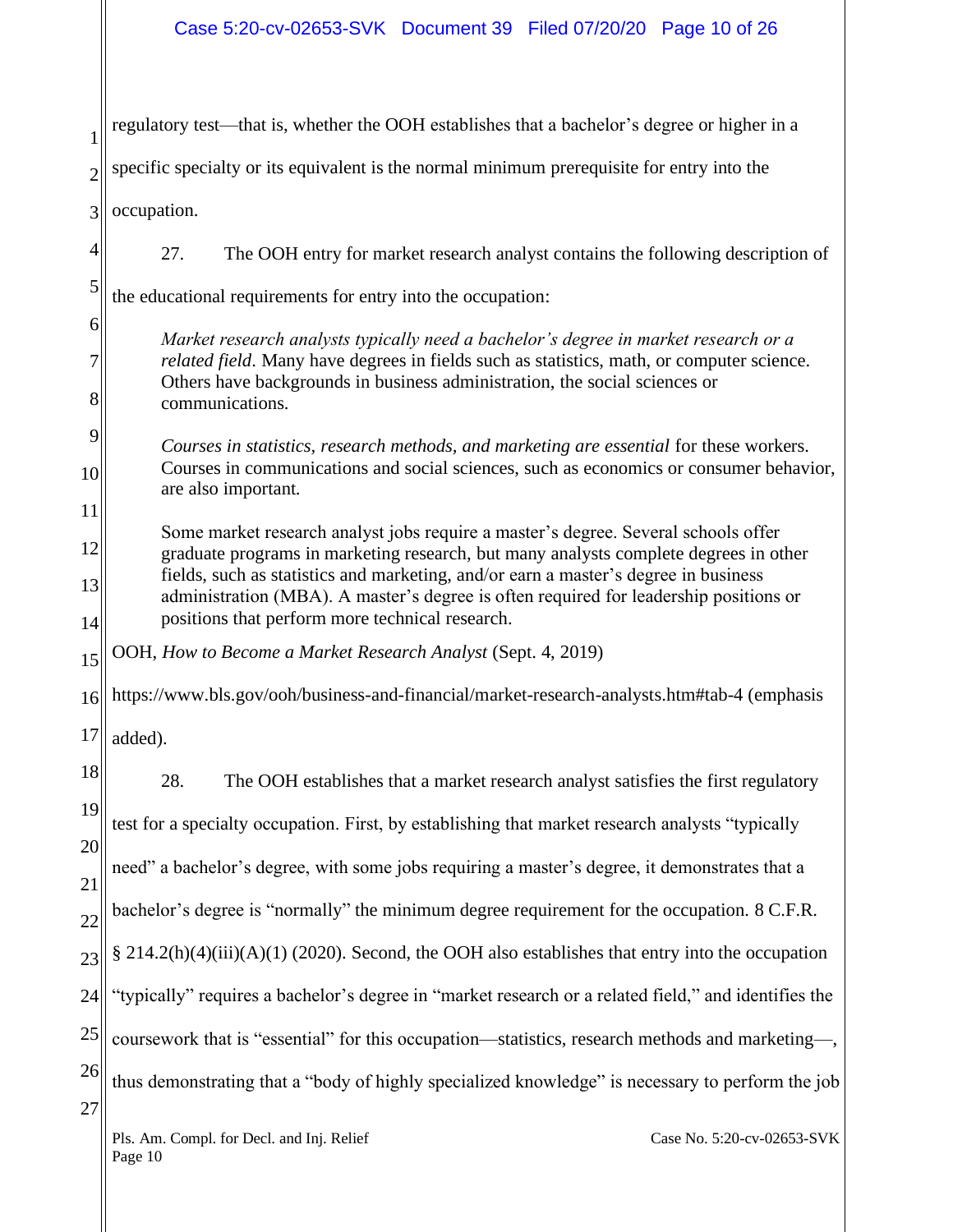1 2 of a market research analyst. Combined, this information demonstrates that the degree is in a specific specialty.

3 4 5 6 7 8  $\overline{Q}$ 10 11 29. Defendant USCIS has a pattern and practice of erroneously denying H-1B petitions for market research analysts. In its decisions, which routinely employ the same reasoning and general language, Defendant USCIS ignores the OOH's statement: "Market research analysts typically need a bachelor's degree in market research or a related field." Instead, Defendant USCIS finds that the OOH indicates that several degrees or fields of study may qualify a person to perform the duties of a market research analyst, and then erroneously concludes that this indicates that the degree requirement is *not* in a specific specialty. In so deciding, Defendant USCIS erroneously ignores the regulatory term "normally."

12 13 14 15 16 17 18 19 20 21 22 23 24 30. Defendant USCIS' adjudicators rely on—and on information and belief, are bound by—training materials, templates, and other guidance from Defendant USCIS when making H-1B specialty occupation decisions, including decisions regarding petitions for market research analysts. Upon information and belief, Defendant USCIS generally, and erroneously, fails to include these documents in the administrative record of the case that is being decided. *See Thompson v. U.S. Dep't of Labor*, 885 F.2d 551, 555 (9th Cir. 1989) (explaining that the administrative record "consists of all documents and materials directly or *indirectly* considered by agency decision-makers and includes evidence contrary to the agency's positions") (emphasis in original) (quotation omitted). The training and guidance which Defendant USCIS provides its adjudicators reflects Defendant USCIS' policy with respect to the adjudication of market research analyst H-1B petitions.

25 26 27 31. In its decisions, Defendant USCIS misinterprets the plain meaning of the term "specific specialty." 8 U.S.C.  $\S$  1184(i)(1). That multiple degrees will prepare a person to be a

Pls. Am. Compl. for Decl. and Inj. Relief Page 11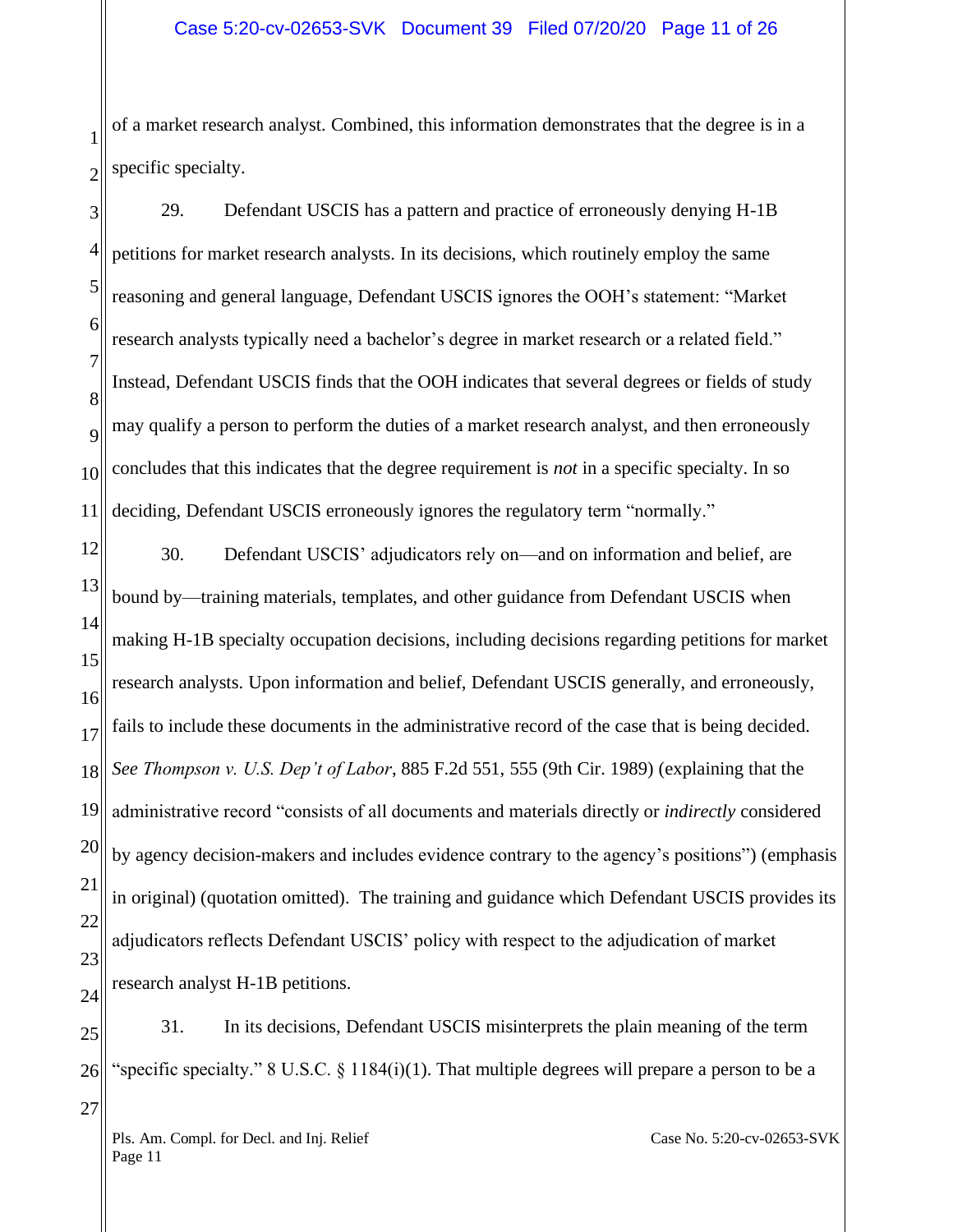1 2 3 4 5 6 7 8 market research analyst does not negate the fact that the typical degrees for this occupation are all closely related to market research and, thus, constitute a specific specialty. *See, e.g.*, *Raj & Co. v. U.S. Citizenship & Immigration Servs.*, 85 F. Supp. 3d 1241, 1247 (W.D. Wash. 2015) (rejecting USCIS' interpretation of the OOH entry for market research analysts and holding that it "impermissibly narrows the plain language of the statute"). Defendant USCIS also ignores the statutory language that the equivalent of a bachelor's or higher degree in a specific specialty can satisfy the statutory definition of a specialty occupation. *See* 8 U.S.C. § 1184(i)(1).

9 10 11 12 13 14 15 16 17 18 19 20 32. The denials in Plaintiffs' cases are representative of a pattern and practice of similar USCIS decisions. Plaintiffs know of at least 60 H-1B market research analyst petitions that Defendant USCIS denied in the past three calendar years, employing the same reasoning and similar language in all. On information and belief, these 60 decisions represent only a fraction of Defendant USCIS' decisions denying market research analyst H-1B petitions on this basis during this period. Moreover, this pattern and practice is continuing. Plaintiffs are aware of 6 decisions issued in the first three months of 2020, in addition to the denials in Plaintiffs MadKudu Inc's and Quick Fitting, Inc.'s cases, in which Defendant USCIS denied H-1B petitions for market research analyst positions on this same basis. On information and belief, these 6 decisions are only a fraction of the total number of market research analyst H-1B petitions that have been denied by Defendant USCIS on this basis to date in 2020.

- 21
- 22

27

### **PLAINTIFFS' FACTUAL ALLEGATIONS**

23 24 25 26 33. Plaintiff MadKudu Inc. is a marketing analytics software company headquartered in Mountain View, California. Established in 2014, its clients are business-to-business software as a service (SaaS) companies who want an alternative to the incomplete, yet time-intensive manual development of sales leads. MadKudu analyzes a client's customers and segments sales

Pls. Am. Compl. for Decl. and Inj. Relief Page 12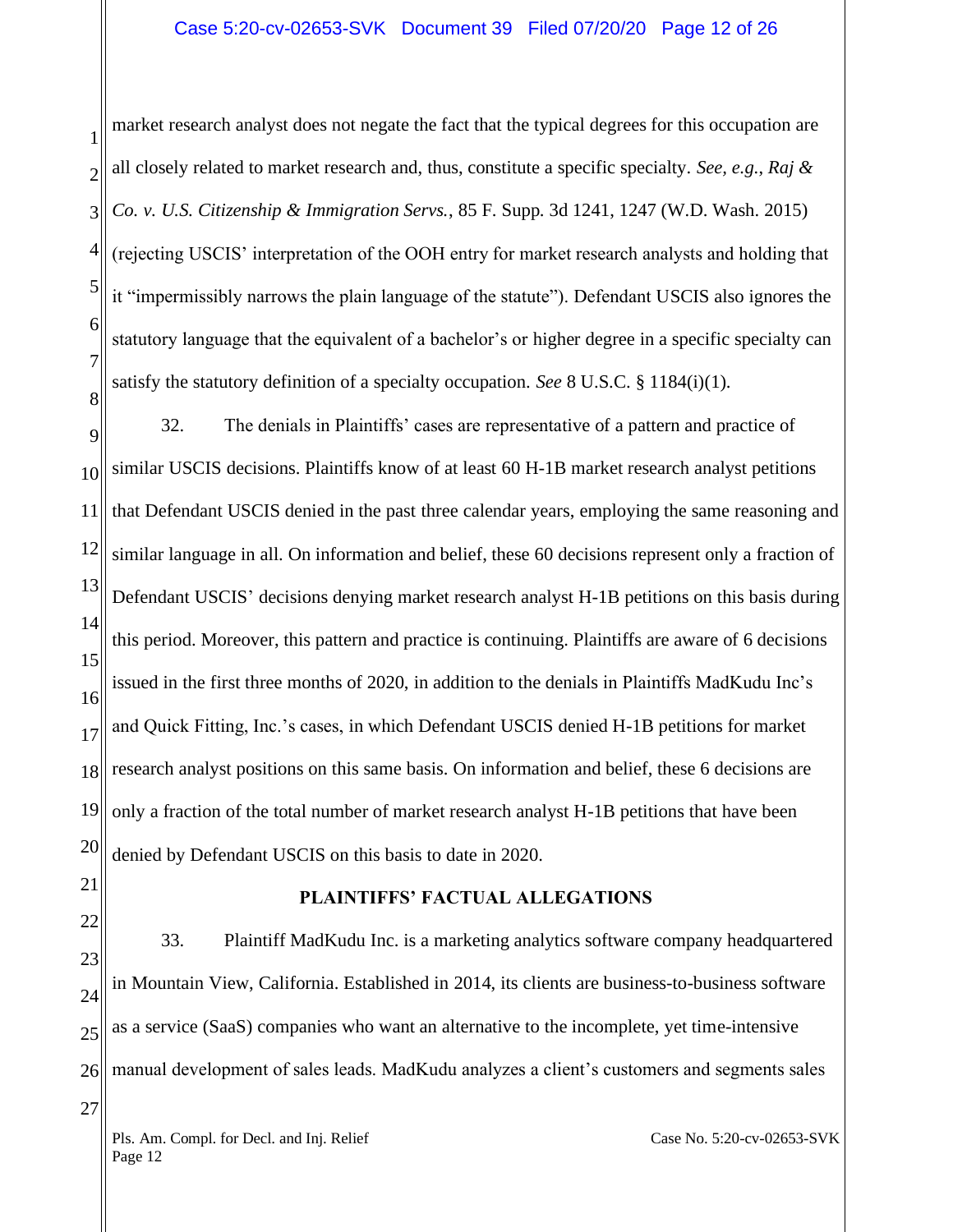## Case 5:20-cv-02653-SVK Document 39 Filed 07/20/20 Page 13 of 26

1 2 3 4 leads based on relevant demographic data, such as the lead's title, industry and business size. Its data analysis determines which customers are ready to buy from the client. MadKudu's predictive models adapt automatically based on data, accounting for changes in its clients' products and markets for new customers.

5 6 7 8 9 10 11 34. On or about April 2, 2019, MadKudu filed a petition with Defendant USCIS seeking to employ Rafikah Binte Mohamed Halim in H-1B status in a market research analyst job with the title of product manager. Ms. Mohamed Halim, a national of Singapore, had worked for MadKudu in  $H$ -1B1<sup>2</sup> status since June 2018 as product manager. Ms. Mohamed Halim holds a bachelor's degree in Business Administration with specializations in marketing and analytics from the National University of Singapore.

- 12 13 14 15 35. MadKudu attached to its H-1B petition a Labor Condition Application certified by the Department of Labor, which identified the position by SOC Code 13-1161, an occupation entitled Market Research Analysts and Marketing Specialists.
- 16 17 18 36. Defendant USCIS denied the petition on February 24, 2020 for failing to demonstrate that the position was a specialty occupation under any of the independent regulatory tests.

19 20 21 22 23 37. Following its pattern and practice, Defendant USCIS determined that Plaintiff MadKudu's petition did not meet the first regulatory test because the OOH did not show that market research analyst positions normally require a minimum of a bachelor's degree or its equivalent in a specific specialty at the entry level. Defendant USCIS stated that "a range of

25 26 <sup>2</sup> Congress established the H-1B1 classification for nationals of Chile and Singapore under Fair Trade Agreements with Chile and Singapore. *See* 8 U.S.C. § 1184(g)(8)(A)(i)-(ii),

24

<sup>27</sup>  $(g)(8)(B)(ii)(I)$ -(II). The job must be in a "specialty occupation" and the definition is identical to the definition for the H-1B classification. 8 U.S.C. § 1184(i)(3).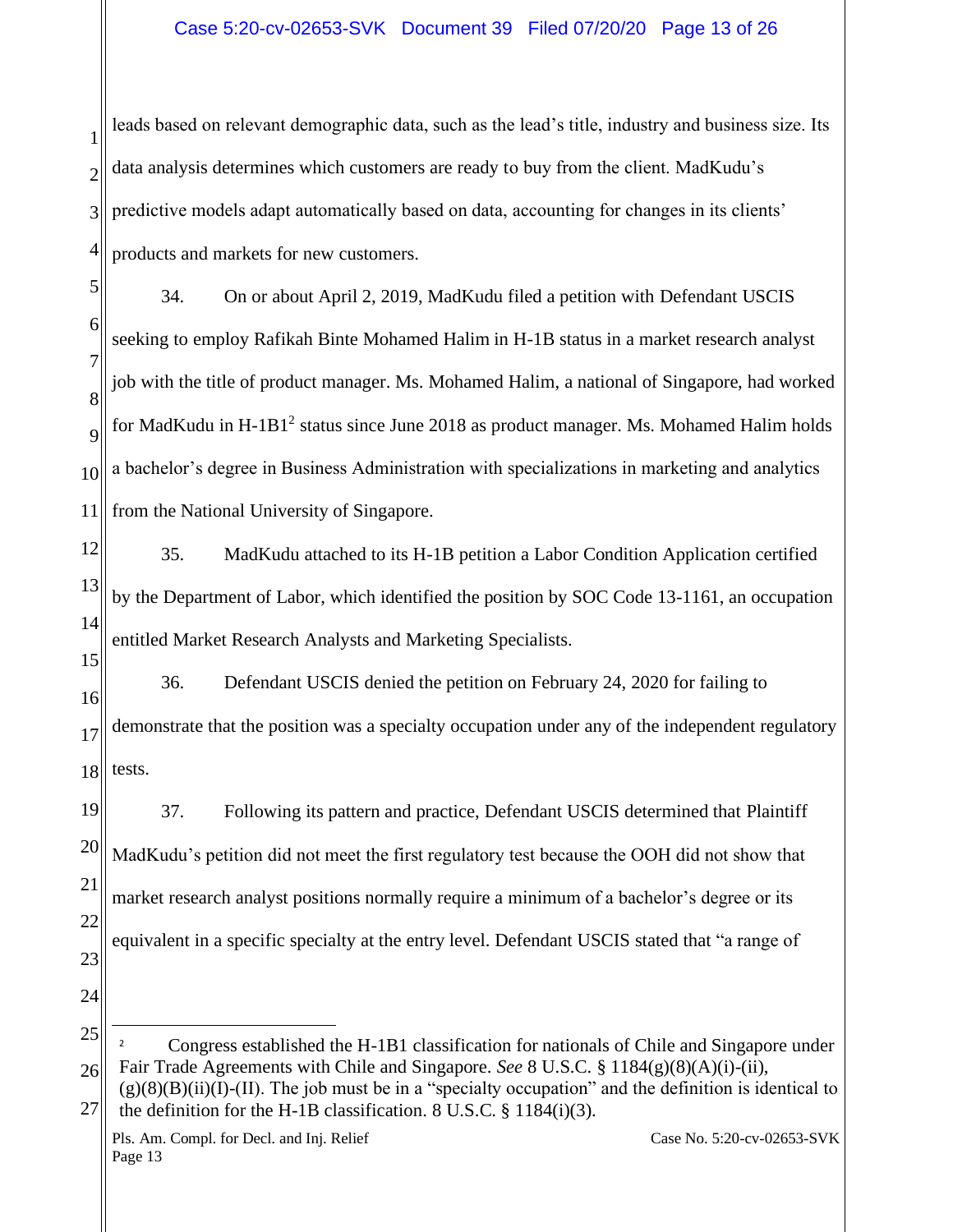1 2 educational credentials may qualify an individual to perform the duties of a Market Research Analysts [sic]."

3 4 5 6 7 38. In concluding that Plaintiff MadKudu did not meet the first regulatory test, Defendant USCIS ignored entirely the OOH's statements that "[m]arket research analysts typically need a bachelor's degree in market research or a related field" and that "[c]ourses in statistics, research methods, and marketing are essential for these workers."

8  $\overline{Q}$ 10 11 39. On May 11, 2020, less than one month after the original complaint in this action was filed, Defendant USCIS approved Plaintiff MadKudu Inc.'s H-1B petition. Defendant USCIS provided no explanation to Plaintiff MadKudu Inc. as to its rationale for reversing its decision.

12 13 14 15 16 17 40. Established in 2004, Plaintiff Quick Fitting, Inc. is a corporation headquartered in Warwick, Rhode Island. It is the leading supplier of quick connection technologies that can be used in plumbing, electrical, heating, air-conditioning, fire suppression and oil and gas applications. It holds over fifty-five patents and has another sixty that are pending. Currently, it is launching eight new product lines.

18 19 20 21 22 23 24 25 41. On or about August 20, 2019, Quick Fitting, Inc. filed a petition with Defendant USCIS seeking an extension of Xiaomeng Liu's H-1B status based on her employment as a market research analyst. It sought to continue to employ Ms. Liu in this position for an additional period with no change in job duties from the H-1B petition previously approved by Defendant USCIS. Ms. Liu, who had been working with Quick Fitting, Inc. in H-1B status since December 2012, holds a master's degree in Business Administration with a marketing concentration from Johnson and Wales University in Providence, Rhode Island.

26

27

Pls. Am. Compl. for Decl. and Inj. Relief Page 14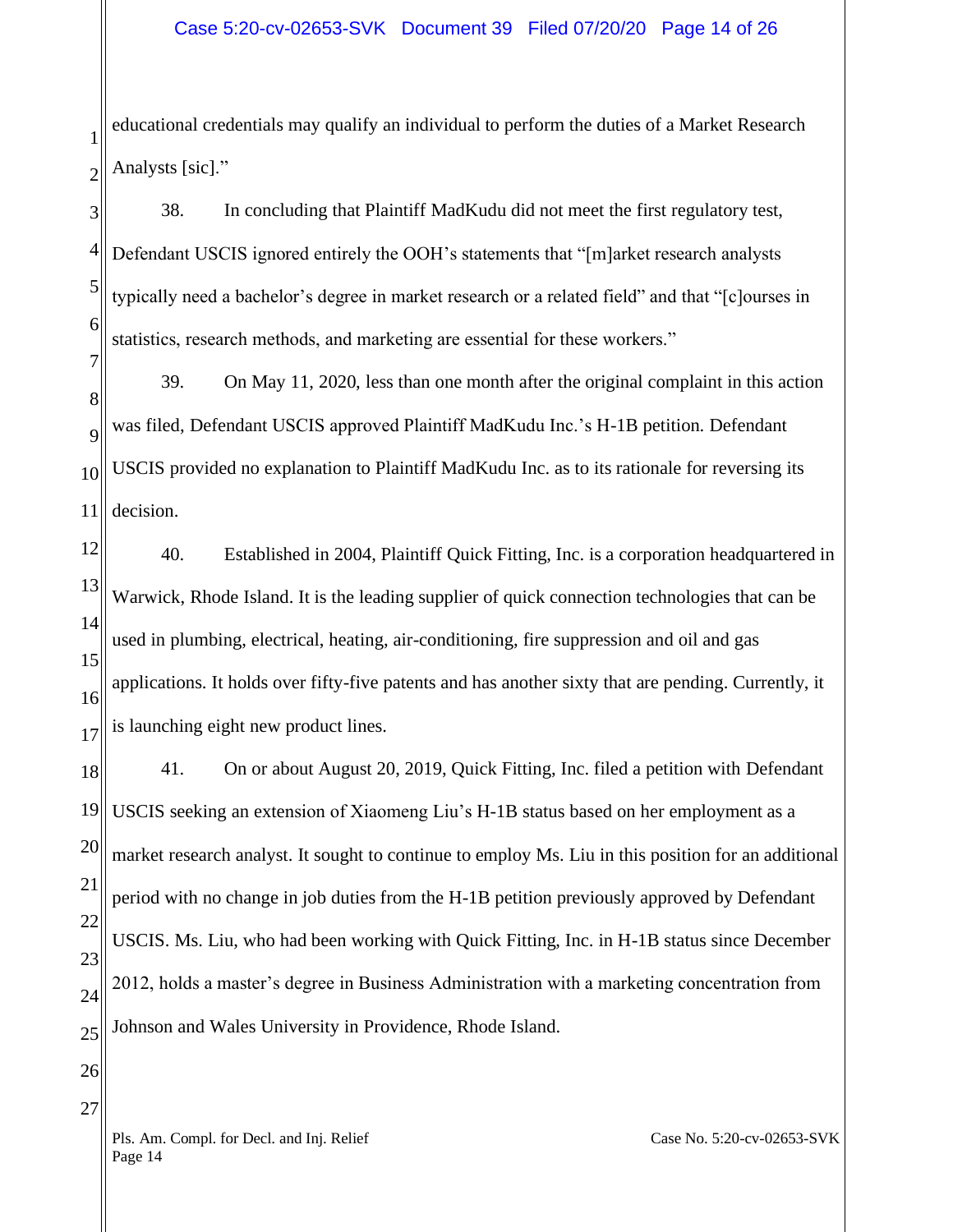1 2 3 42. Quick Fitting, Inc. attached to its H-1B petition a Labor Condition Application certified by the Department of Labor, which identified the position by SOC Code 13-1161, an occupation entitled Market Research Analysts and Marketing Specialists.

4 5 6 43. Defendant USCIS denied the petition on January 23, 2020 for failing to demonstrate that the position was a specialty occupation under any of the independent regulatory tests.

8  $\overline{Q}$ 10 11 12 13 14 15 16 17 44. Following its pattern and practice, Defendant USCIS determined that Plaintiff Quick Fitting, Inc.'s petition did not meet the first regulatory test because the OOH did not show that market research analyst positions normally require a minimum of a bachelor's degree or its equivalent in a specific specialty at the entry level. Defendant USCIS noted that "[a] range of educational qualifications such as business administration and the social sciences may qualify an individual to perform the duties of a Market Research Analyst and Marketing Specialist." Defendant USCIS concluded that the "requirement of a degree with a generalized title, such as business administration or liberal arts, without further specification, does not establish eligibility."

18 19 20 21 45. In concluding that Plaintiff Quick Fitting, Inc. did not meet the first regulatory test, Defendant USCIS ignored entirely the OOH's statements that "[m]arket research analysts typically need a bachelor's degree in market research or a related field" and that "[c]ourses in statistics, research methods, and marketing are essential for these workers."

22 23 24 25 26 46. On May 11, 2020, less than one month after the original complaint in this action was filed, Defendant USCIS approved Plaintiff Quick Fitting, Inc.'s H-1B petition. Defendant USCIS provided no explanation to Plaintiff Quick Fitting, Inc. as to its rationale for reversing its decision.

Pls. Am. Compl. for Decl. and Inj. Relief Page 15

7

27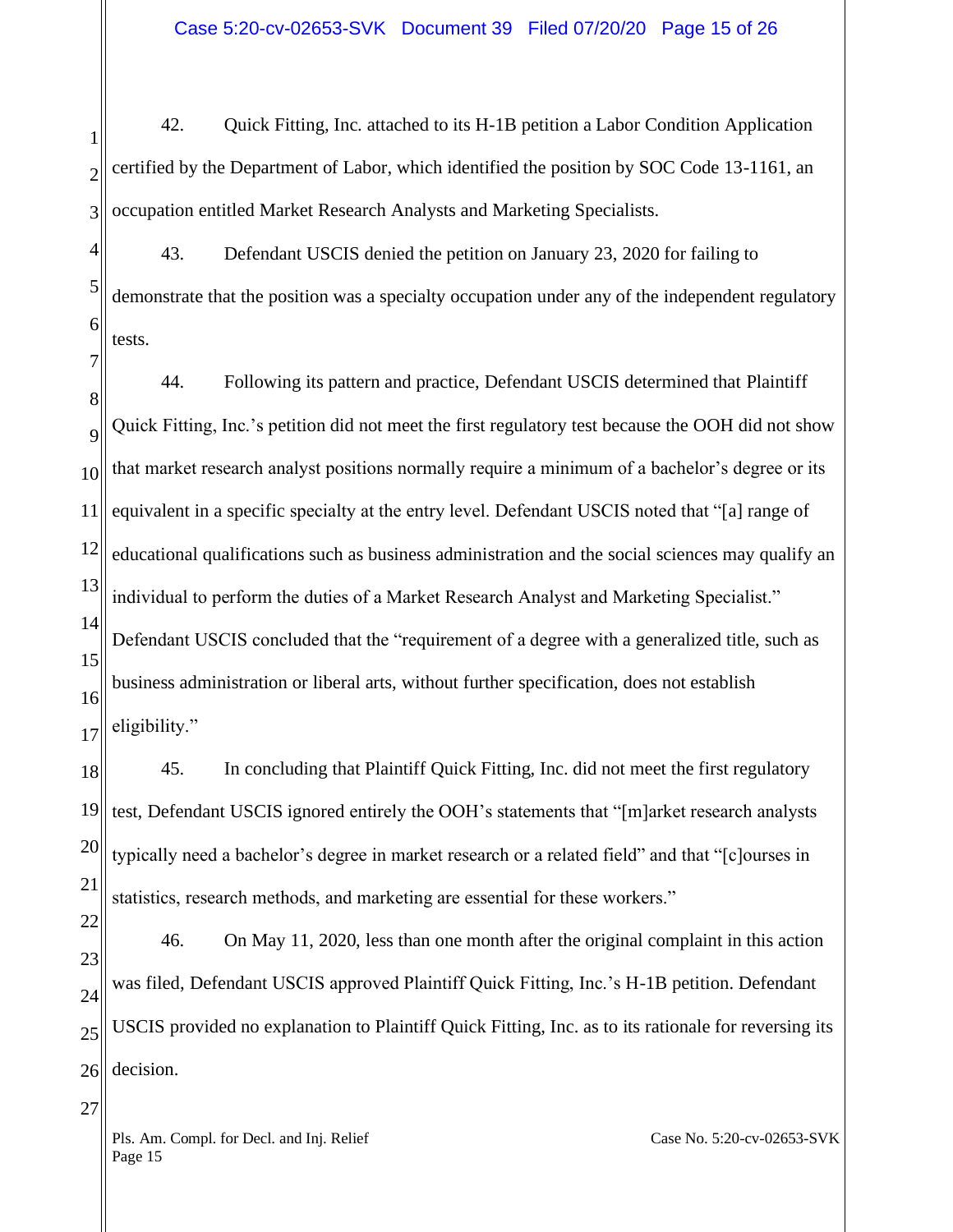1 2 3 4 5 6 7 8  $\overline{Q}$ 10 47. Plaintiff 2nd Street USA, Inc. operates and manages six retail clothing stores in the United States: five in Southern California and one in New York City. Established in 2015, it is part of the Geo Group, which is known in Japan for rebranding the Japanese culture of reusing, recycling, and refurbishing. Plaintiff 2nd Street USA's retail stores offer name-brand merchandise from many in-demand brands, such as Diesel and Theory. The stores also offer a large variety of special and limited-edition name-brand sneakers. 2nd Street USA is unusual in the types of items it will accept in-store from customers for resale. Items purchased by the stores are either resold in-store or to a third party as recyclable material. Customers also can shop online through 2nd Street USA's website.

11 12 13 14 15 16 17 18 19 48. On or about April 11, 2019, 2nd Street USA filed an H-1B petition with USCIS seeking to employ Kankan Yang in H-1B status as a market research analyst. 2nd Street USA requested a change of status for Ms. Yang, who worked for the company as a market research analyst, and continues to do so, through Optional Practical Training (OPT). OPT is authorized by USCIS to permit international students to gain work experience related to their field of study. Ms. Yang holds a Master of Business Administration from Brandeis University in Waltham, Massachusetts, where she completed the MBA International Business program with specializations in Data Analytics and in Marketing.

20 21 22 23 49. 2nd Street USA attached to its H-1B petition a Labor Condition Application certified by the Department of Labor, which identified the position by SOC Code 13-1161, an occupation entitled Market Research Analysts and Marketing Specialists

24 25 26 50. Defendant USCIS denied the petition on September 12, 2019 for failing to demonstrate that the position was a specialty occupation under any of the independent regulatory tests.

Pls. Am. Compl. for Decl. and Inj. Relief Page 16

27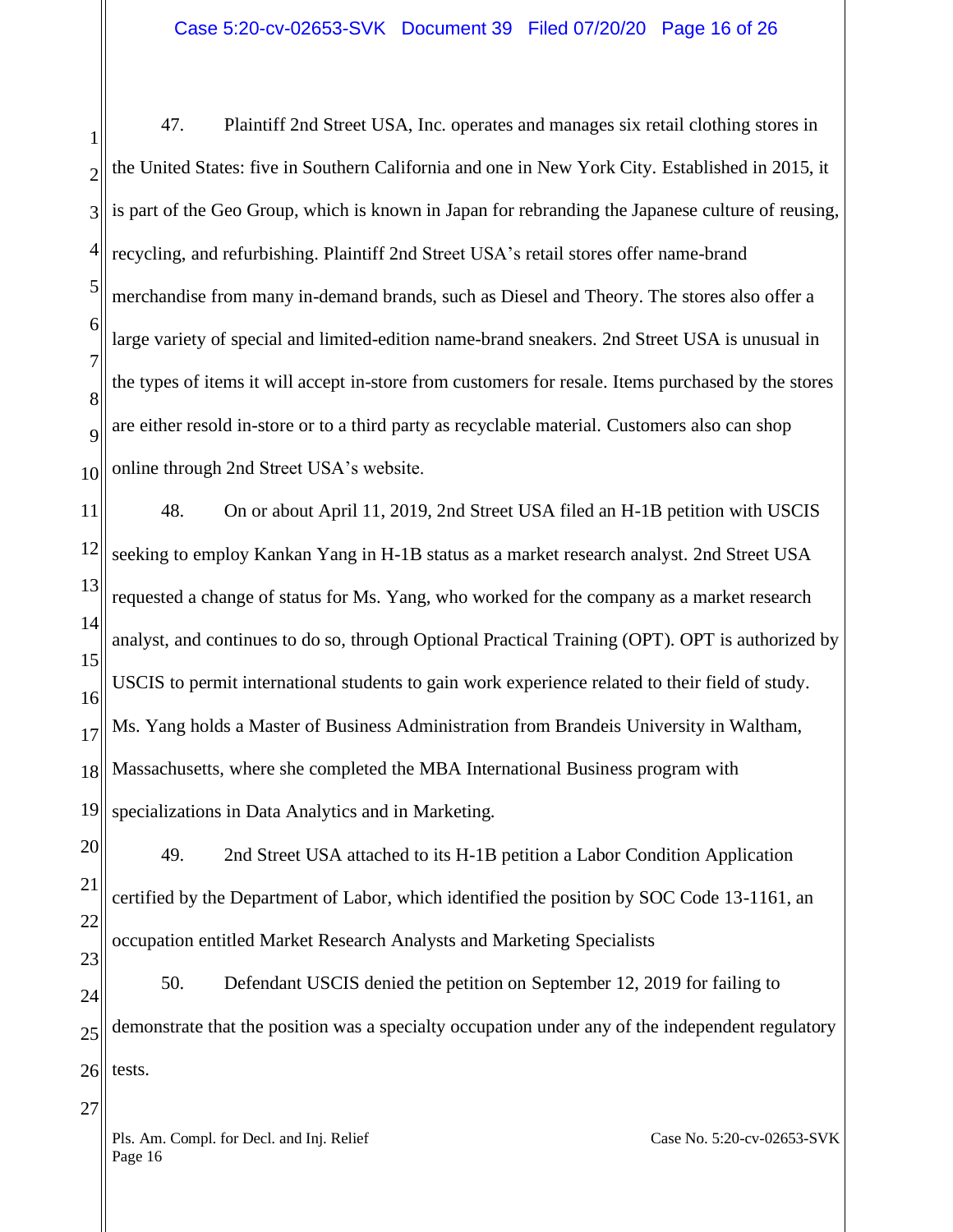1 2 3 4 5 6 7 8  $\overline{Q}$ 10 11 12 13 14 51. Following its pattern and practice, Defendant USCIS determined that Plaintiff 2nd Street USA's petition did not meet the first regulatory test because the OOH did not show that market research analyst positions normally require a minimum of a bachelor's degree or its equivalent in a specific specialty at the entry level. 2nd Street USA included the OOH entry for market research analysts as evidence that market research analyst is a specialty occupation. In its denial, USCIS stated: "The petitioner has clearly defined that the proffered position falls under the Market Research Analyst as described in the OOH. As stated above, you have not shown that the proffered position requires a bachelor's or higher degree in a specific specialty or its equivalent." USCIS also concluded that a "general-purpose degree, such as a degree in business administration … without more" is not acceptable for a specialty occupation. Despite stating that 2nd Street USA "has clearly defined" its job as falling under market research analyst as described in the OOH, USCIS also claimed that the company's job duties were too generalized to determine if the job was in a specialty occupation.

16 17 18 19 52. In concluding that Plaintiff 2nd Street USA, Inc. did not meet the first regulatory test, Defendant USCIS ignored entirely the OOH's statements that "[m]arket research analysts typically need a bachelor's degree in market research or a related field" and that "[c]ourses in statistics, research methods, and marketing are essential for these workers."

20 21 22 23 24 25 26 53. Plaintiff Hanguang International Inc., established in 2016, provides educational consulting services to Chinese students who either are studying in the United States or who want to study in this country. Hanguang International has partnered with ten top Chinese universities where students can take for-credit courses in English taught by top professors from the United States and other countries. Plaintiff Hanguang International is the consulting, business development and education-provider arm of its affiliate, Hanshengguanghua Culture &

Pls. Am. Compl. for Decl. and Inj. Relief Page 17

15

27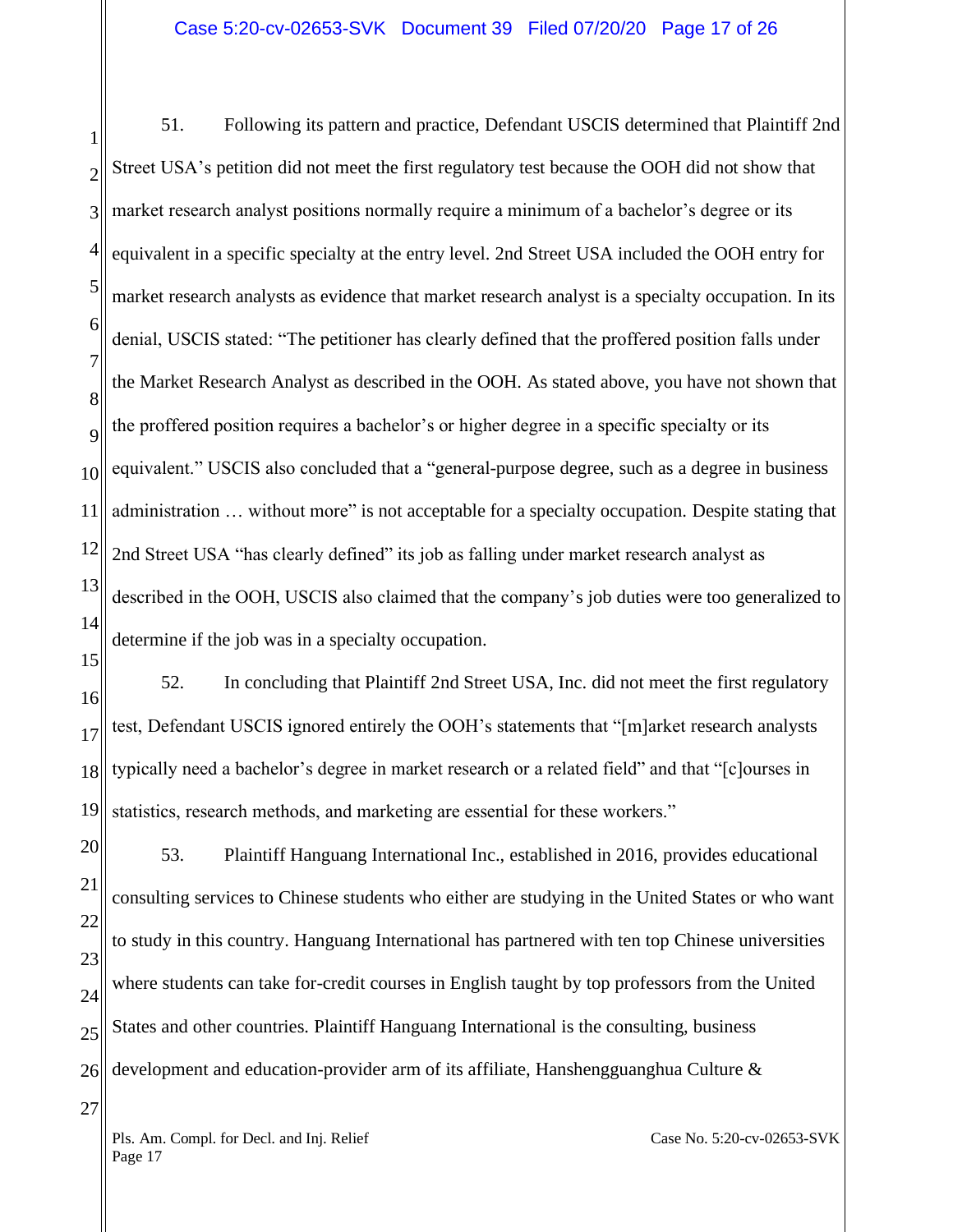1 2 3 4 5 6 Education Co., Ltd., a leading education consulting service organization established in China in 2011. Hanguang's services to its affiliate include researching and leading the development of cooperative agreements between U.S. and Chinese higher education institutions, developing guidance to Chinese students and Chinese universities, and providing educational opportunities to Chinese students on vacation breaks in China from their university programs in the United States.

8  $\overline{Q}$ 10 11 12 54. On or about April 2, 2019, Plaintiff Hanguang International Inc. filed a petition with Defendant USCIS seeking to employ Xianglun Meng in H-1B status as a market research analyst. Mr. Meng has a bachelor's degree in Business Administration from the University of Cincinnati, in Ohio and a Master of Business Administration from the University of LaVerne, in California.

13 14 15 16 17 18 19 55. Plaintiff Hanguang International Inc. attached to its H-1B petition a Labor Condition Application certified by the Department of Labor, which identified the position by SOC Code 13-1161, an occupation entitled Market Research Analysts and Marketing Specialists. 56. Defendant USCIS denied the petition on November 1, 2019 for failing to demonstrate that the position was a specialty occupation under any of the independent regulatory tests.

20 21 22 23 24 25 26 57. Following its pattern and practice, Defendant USCIS determined that Plaintiff Hanguang International Inc.'s petition did not meet the first regulatory test because the OOH did not show that market research analyst positions normally require a minimum of a bachelor's degree or its equivalent in a specific specialty at the entry level. Defendant USCIS noted that "a range of educational credentials may qualify an individual to perform the duties of a Market Research Analyst."

Pls. Am. Compl. for Decl. and Inj. Relief Page 18

7

27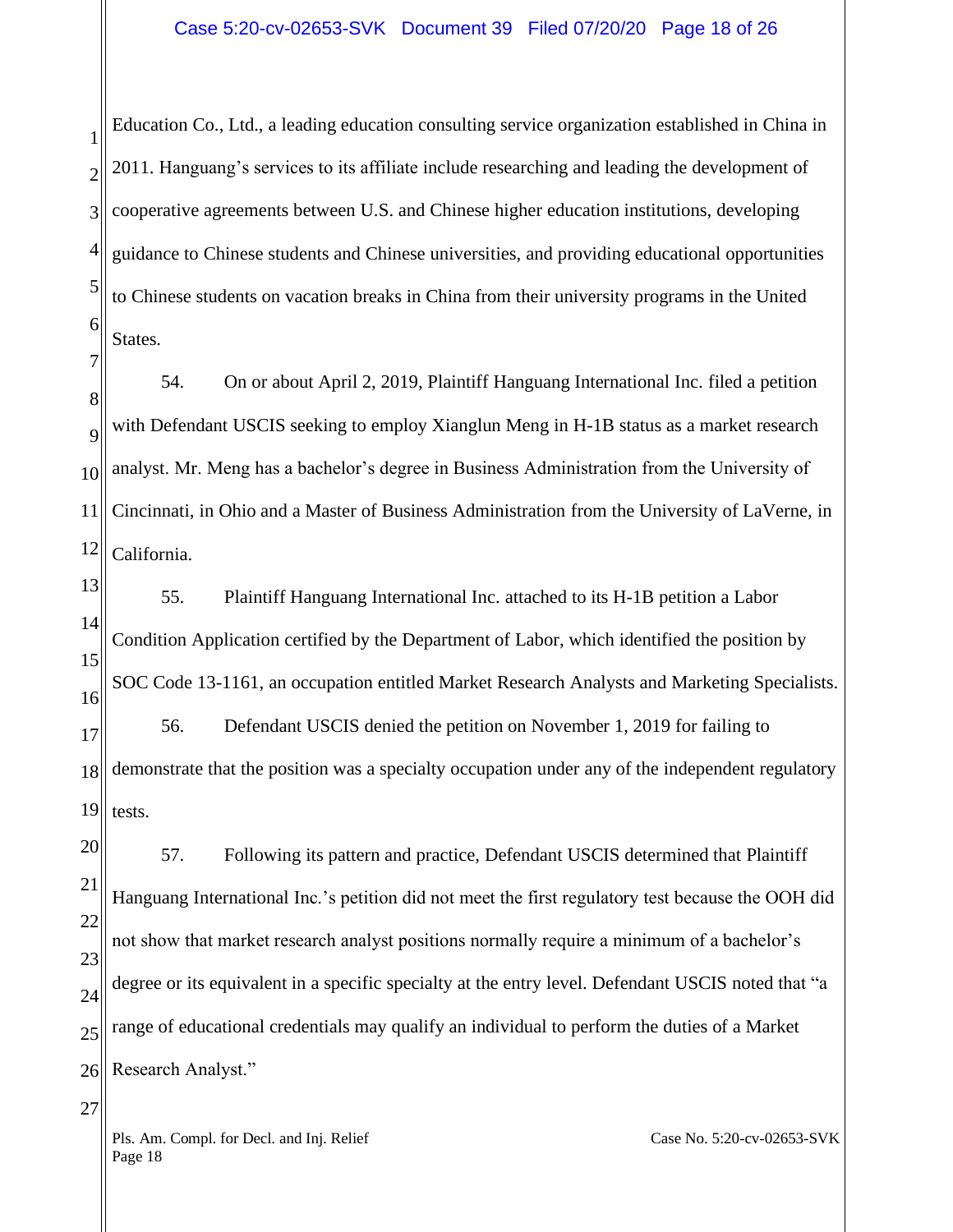1 2 3 4 58. In concluding that Plaintiff Hanguang International Inc. did not meet the first regulatory test, Defendant USCIS ignored entirely the OOH's statements that "[m]arket research analysts typically need a bachelor's degree in market research or a related field" and that "[c]ourses in statistics, research methods, and marketing are essential for these workers."

#### **CLASS ALLEGATIONS**

6 7 8  $\overline{Q}$ 10 11 12 13 59. Named Plaintiffs bring this action on behalf of themselves and all others who are similarly situated pursuant to Federal Rules of Civil Procedure 23(a) and 23(b)(2). A class action is proper because this action involves questions of law and fact common to the class, the class is so numerous that joinder of all members is impractical, Plaintiffs' claims are typical of the claims of the class, Plaintiffs will fairly and adequately protect the interests of the class, and Defendants have acted on grounds that apply generally to the class, so that final injunctive relief or corresponding declaratory relief is appropriate with respect to the class as a whole.

14 15 16 17 18 19 20 21 22 23 24 25 60. Although the H-1B petitions of Plaintiffs MadKudu Inc. and Quick Fitting, Inc. have been approved, their claim that they are entitled to represent the class remains unresolved and they retain an interest in representing the class. Additionally, due to Defendants' attempt to moot the entire case, the claims of these Plaintiffs relate back to the filing of the original complaint for purposes of class certification. *See*, *e.g.*, *Pitts v. Terrible Herbst*, *Inc.*, 653 F.3d 1081, 1091-92 (9th Cir. 2011). Consequently, they remain adequate class representatives. Moreover, Defendants have provided no assurance that these Plaintiffs will receive approval from USCIS for petitions they file for H-1B classification for market research analyst in the future or for extensions for the market research analysts for whom they just received petition approval.

26

27

5

61. The named Plaintiffs seek to represent the following class:

Pls. Am. Compl. for Decl. and Inj. Relief Page 19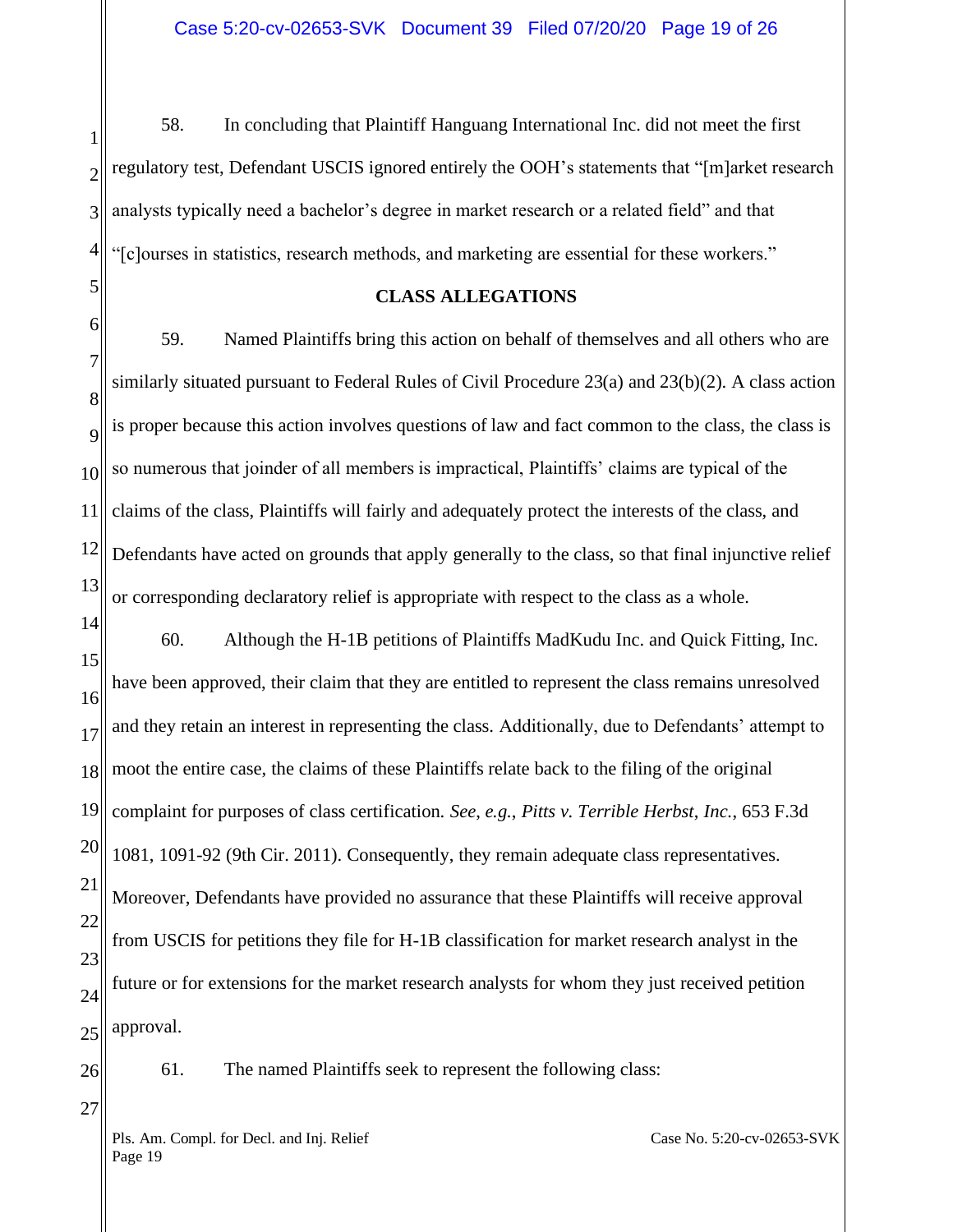|                                                 | Case 5:20-cv-02653-SVK Document 39 Filed 07/20/20 Page 20 of 26                                                                                                                                                                                                                                                                                                                                                                                                                                                                                                                     |  |  |  |  |
|-------------------------------------------------|-------------------------------------------------------------------------------------------------------------------------------------------------------------------------------------------------------------------------------------------------------------------------------------------------------------------------------------------------------------------------------------------------------------------------------------------------------------------------------------------------------------------------------------------------------------------------------------|--|--|--|--|
| 1<br>$\overline{2}$<br>3<br>$\overline{4}$<br>5 | All U.S. employers who in 2019 filed, or in the future will file, a petition (Form<br>I-129 or any successor) with USCIS for an H-1B classification under 8 U.S.C.<br>$§ 1101(a)(15)(H)(i)(b)$ for a market research analyst where:<br>USCIS denied or will deny the petition solely or in part based on a<br>finding that the OOH entry for market research analyst does not establish<br>that the occupation is a specialty occupation, and thus does not satisfy<br>8 C.F.R. § 214.2(h)(4)(iii)(A)(1); and<br>But for this finding, the petition would be approved.<br>$\bullet$ |  |  |  |  |
| 6                                               | 62.<br>The proposed class is so numerous that joinder of all members is impracticable.                                                                                                                                                                                                                                                                                                                                                                                                                                                                                              |  |  |  |  |
| $\sqrt{ }$                                      | Plaintiffs are not aware of the precise number of potential class members but reasonably estimate                                                                                                                                                                                                                                                                                                                                                                                                                                                                                   |  |  |  |  |
| 8                                               | that the number of class members totals at least 40; Defendants, however, are in a position to                                                                                                                                                                                                                                                                                                                                                                                                                                                                                      |  |  |  |  |
| 9                                               | identify this number. Upon information and belief, there are many more than two dozen current                                                                                                                                                                                                                                                                                                                                                                                                                                                                                       |  |  |  |  |
| 10<br>11                                        | members of the class and an unknown number—likely in the hundreds—of future members.                                                                                                                                                                                                                                                                                                                                                                                                                                                                                                |  |  |  |  |
| 12                                              | 63.<br>Defendant USCIS denied an average of 20 H-1B petitions for market research                                                                                                                                                                                                                                                                                                                                                                                                                                                                                                   |  |  |  |  |
| 13                                              | analysts in each of the last three full calendar years (between 17 and 22 each year) and is on                                                                                                                                                                                                                                                                                                                                                                                                                                                                                      |  |  |  |  |
| 14                                              | track to deny at least that many in 2020—having denied at least 6 such petitions, in addition to                                                                                                                                                                                                                                                                                                                                                                                                                                                                                    |  |  |  |  |
| 15                                              | Plaintiffs MadKudu Inc. and Quick Fitting, Inc.'s petitions, in the first three months of the year.                                                                                                                                                                                                                                                                                                                                                                                                                                                                                 |  |  |  |  |
| 16                                              | All such denials found that the OOH did not establish that a market research analyst was a                                                                                                                                                                                                                                                                                                                                                                                                                                                                                          |  |  |  |  |
| 17                                              | specialty occupation under the first regulatory test. All such denials contained the same or                                                                                                                                                                                                                                                                                                                                                                                                                                                                                        |  |  |  |  |
| 18<br>19                                        | similar language as that found in Plaintiffs' denials, along with the same reasoning.                                                                                                                                                                                                                                                                                                                                                                                                                                                                                               |  |  |  |  |
| 20                                              | 64.<br>On information and belief, these decisions represent only a fraction of the H-1B                                                                                                                                                                                                                                                                                                                                                                                                                                                                                             |  |  |  |  |
| 21                                              | petitions for market research analysts denied on this basis each year. Other than the decisions in                                                                                                                                                                                                                                                                                                                                                                                                                                                                                  |  |  |  |  |
| 22                                              | Plaintiffs' cases, these decisions were issued by Defendant USCIS' Administrative Appeals                                                                                                                                                                                                                                                                                                                                                                                                                                                                                           |  |  |  |  |
| 23                                              | Office (USCIS AAO) and posted on electronic legal research sites. They are the only USCIS                                                                                                                                                                                                                                                                                                                                                                                                                                                                                           |  |  |  |  |
| 24                                              | decisions that are publicly available. Only a small fraction of H-1B petitioners whose petitions                                                                                                                                                                                                                                                                                                                                                                                                                                                                                    |  |  |  |  |
| 25                                              | are denied appeal the denial to USCIS' AAO. Consequently, it is reasonable to infer that these                                                                                                                                                                                                                                                                                                                                                                                                                                                                                      |  |  |  |  |
| 26<br>27                                        | decisions represent only a fraction of the H-1B petitions for market research analysts that were                                                                                                                                                                                                                                                                                                                                                                                                                                                                                    |  |  |  |  |
|                                                 | Pls. Am. Compl. for Decl. and Inj. Relief<br>Case No. 5:20-cv-02653-SVK                                                                                                                                                                                                                                                                                                                                                                                                                                                                                                             |  |  |  |  |

Page 20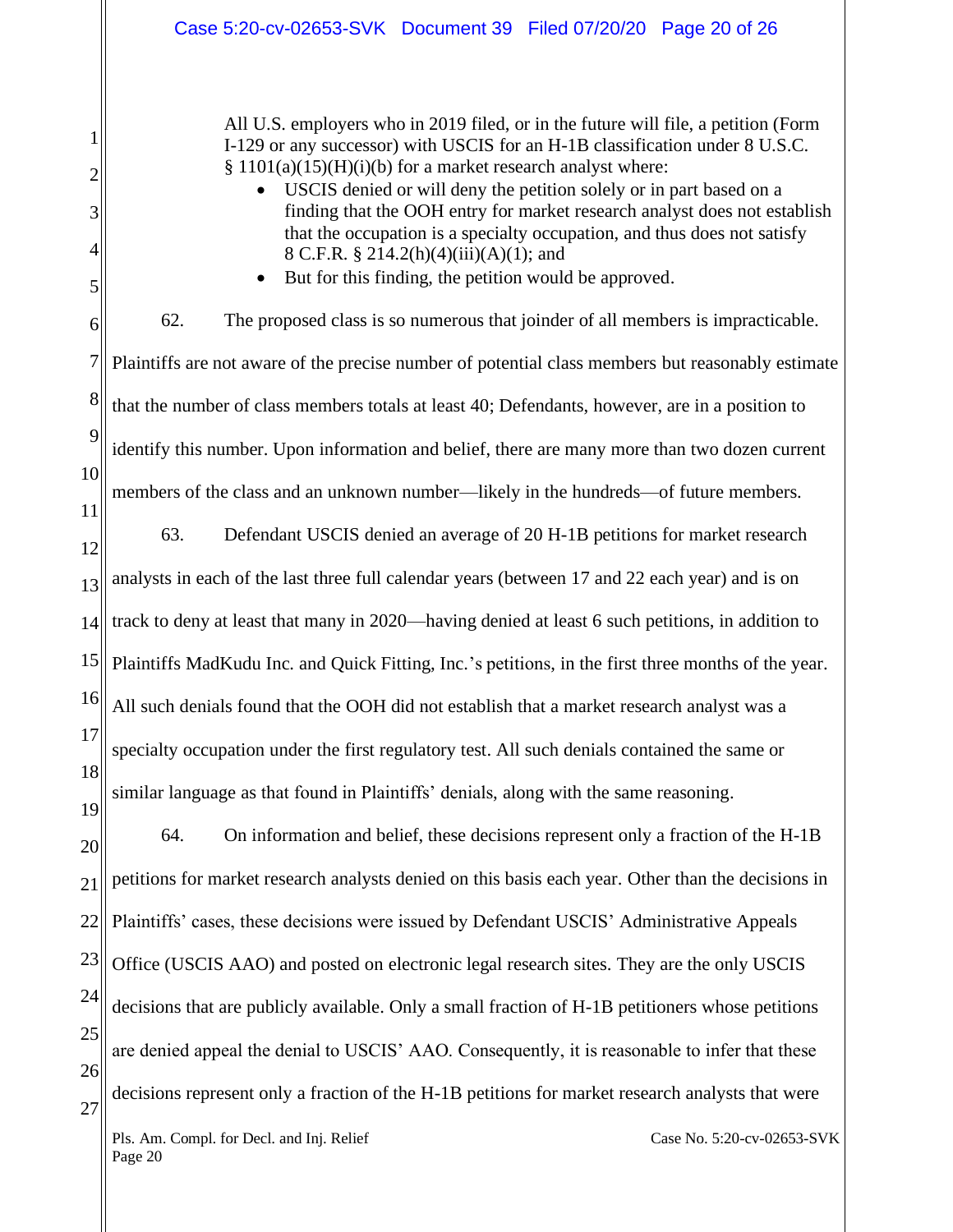#### Case 5:20-cv-02653-SVK Document 39 Filed 07/20/20 Page 21 of 26

1 2 3 4 denied during the years in question. These numbers, thus, support a reasonable estimate that there are at least several dozen current putative class members, and likely many more. This reasonable estimate of current class members coupled with the existence of unknown future class members makes joinder impracticable.

5 6 7 8  $\overline{Q}$ 10 11 12 13 14 65. Questions of law and fact common to the proposed class predominate over any questions affecting only the individually named Plaintiffs. These include, but are not limited to, whether Defendant USCIS misinterprets the OOH entry for market research analyst; whether Defendant USCIS misinterprets  $8 \text{ U.S.C.} \$  $1184(i)(1)$  and  $8 \text{ C.F.R.} \$  $214.2(h)(4)(iii)(A)(1)$ (2020); whether Defendant USCIS has a pattern and practice of denying the H-1B petitions of Plaintiffs and putative class members on the basis alleged in this suit; and whether its denial of Plaintiffs' and putative class members' H-1B petitions violates the APA in that it is arbitrary and capricious, and contrary to the INA and its implementing regulations. Resolution of these common questions will resolve the entire case.

16 17 18 19 66. Plaintiffs' claims are typical of the claims of the proposed class insofar as they have been subject to Defendant USCIS' pattern and practice of denying H-1B petitions for market analyst positions under the first regulatory test based upon a misinterpretation of the statute, regulations and the OOH.

20 21 22 67. Plaintiffs will fairly and adequately protect the interests of the proposed class members because they seek relief on behalf of the class as a whole and have no interest antagonistic to other class members.

24 25 68. Plaintiffs are represented by competent counsel with extensive experience in complex class actions and extensive knowledge of immigration law.

26

27

23

15

Pls. Am. Compl. for Decl. and Inj. Relief Page 21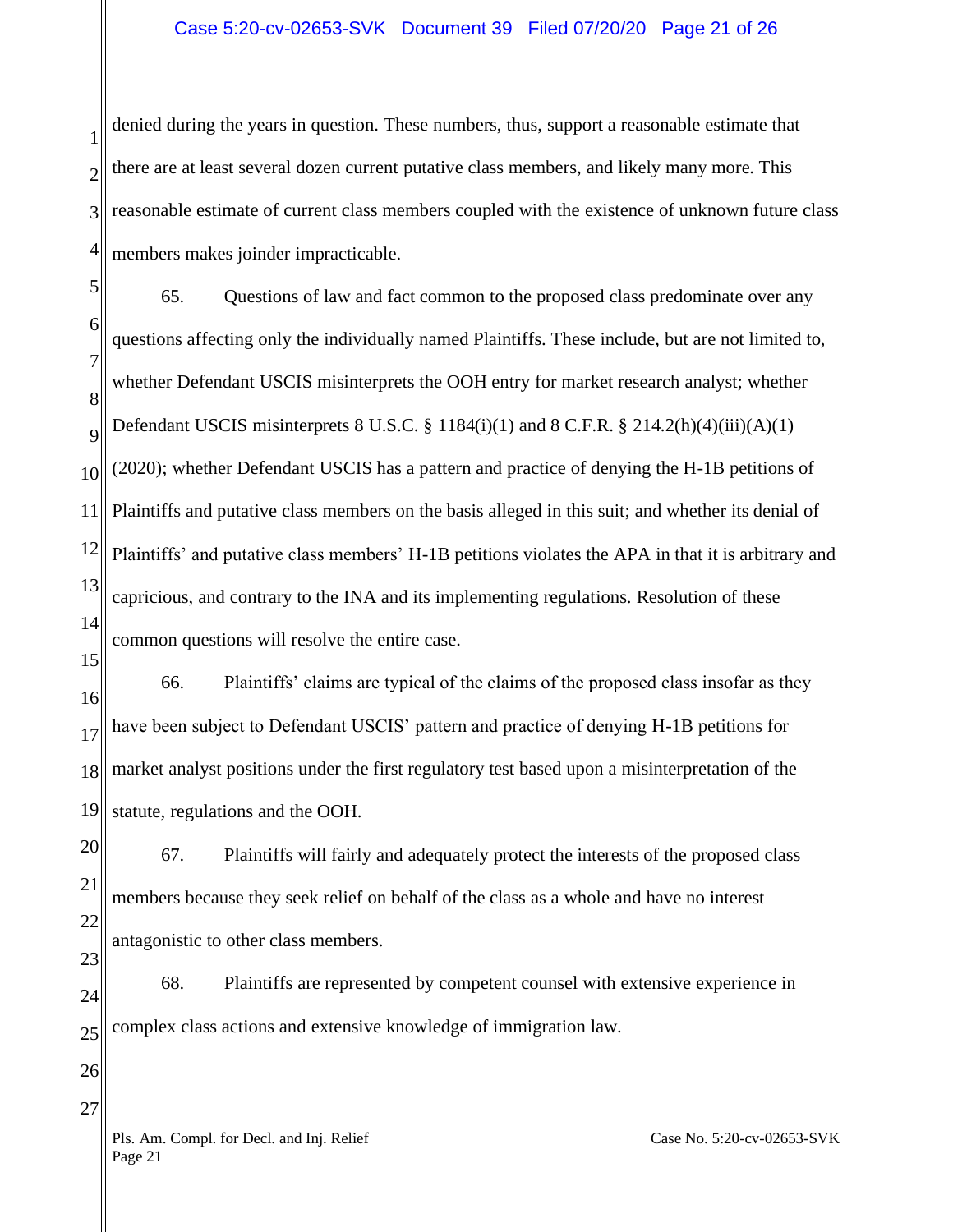1 2 3 4 69. In denying the H-1B petitions of Plaintiffs and putative class members, Defendants have acted and will continue to act on grounds generally applicable to the entire class, thereby making final injunctive and declaratory relief appropriate to the class as a whole. The class may therefore be properly certified under Fed. R. Civ. P. 23(b)(2).

5 6

### **DECLARATORY AND INJUNCTIVE RELIEF ALLEGATIONS**

7 8  $\overline{Q}$ 10 11 12 13 14 15 16 17 70. An actual and substantial controversy exists between the Plaintiffs and proposed class members and the Defendants as to their respective rights and obligations. Plaintiffs contend that Defendants' actions violate Plaintiffs' rights and the rights of the proposed class members. 71. Defendants' pattern and practice of misinterpreting the OOH and misapplying the law forecloses Plaintiffs and the class they seek to represent from demonstrating, absent litigation, that their jobs are in a specialty occupation based on the first regulatory test. Where the OOH demonstrates that a bachelor's or higher degree in a specific specialty is normally the minimum requirement for entry in the occupation that includes the job the H-1B petition seeks to fill, no further evidence is needed. This is the case with respect to the OOH entry for market research analyst.

18 19 20 21 22 72. Plaintiffs and proposed class members have suffered a legal wrong and have been adversely affected or aggrieved by agency action for which there is no adequate remedy at law. Defendants' policy and practice of denying H-1B petitions for market research analysts under the first regulatory test constitutes final agency action. There are no administrative remedies that Plaintiffs must exhaust.

24 25 73. Based on the foregoing, the Court should grant declaratory and injunctive relief under 28 U.S.C. §§ 2201-2202 and 5 U.S.C. §§ 701-706.

26

27

23

Pls. Am. Compl. for Decl. and Inj. Relief Page 22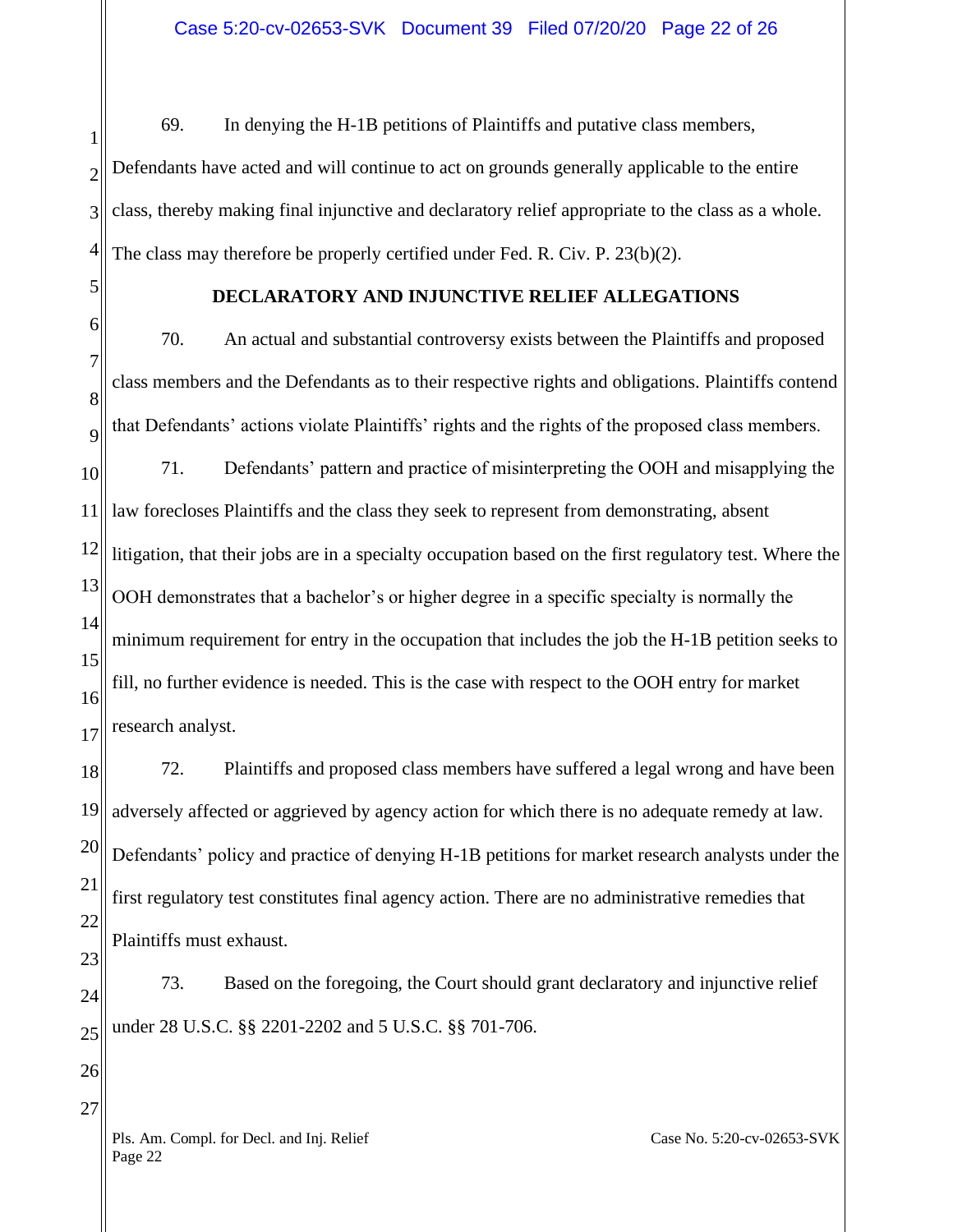# **CAUSES OF ACTION COUNT ONE (Violation of the APA)**

74. Plaintiffs re-allege and incorporate by reference, as if fully set forth herein, the allegations in paragraphs 1-73 above.

6 7 8 9 75. Plaintiffs and proposed class members seek to hire noncitizens to work in the specialty occupation of market research analyst. Plaintiffs and proposed class members have a right to have their H-1B petitions adjudicated by Defendants in accordance with 8 U.S.C. § 1184(i)(1) and 8 C.F.R. § 214.2(h)(4)(iii)(A)(1) (2020).

10 11 12 13 76. Defendants have a pattern and practice of denying these petitions in violation of these statutory and regulatory provisions. Defendants' pattern and practice of denying these petitions reflects a policy, whether written or unwritten, that is contrary to law.

14 15 16 17 18 19 20 21 22 23 77. Although recognizing the OOH as authoritative for purposes of determining whether an occupation profiled within it satisfies the first regulatory test for a specialty occupation, Defendant USCIS routinely misreads the OOH's profile for market research analyst. Simultaneously, Defendant USCIS misinterprets the meaning of the statutory term "specific specialty," 8 U.S.C.  $\S$  1184(i)(1), ignores entirely the regulatory term "normally," 8 C.F.R.  $\S 214.2(h)(4)(iii)(A)(1)$  (2020), and misapplies the statute and the regulation. But for Defendant's violation of the law, Defendant USCIS would find that Plaintiffs and putative class members satisfy the first regulatory test for demonstrating that their jobs are in a specialty occupation.

24 25 26 78. Defendants' pattern and practice of misinterpreting the OOH and misinterpreting and misapplying 8 U.S.C. § 1184(i)(1) and C.F.R. § 214.2(h)(4)(iii)(A)(1) (2020) renders its

Pls. Am. Compl. for Decl. and Inj. Relief Page 23

27

1

2

3

4

5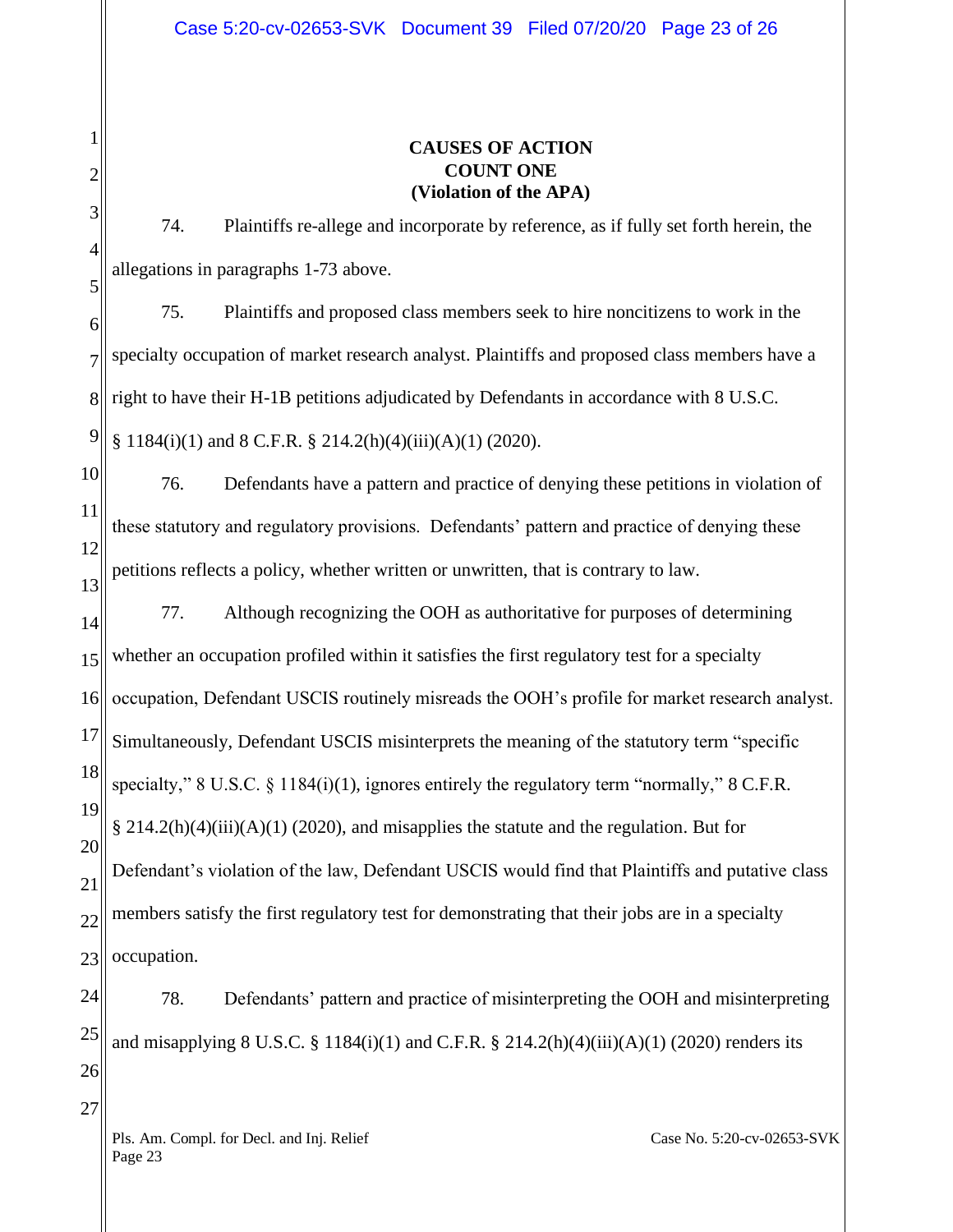1 2 denials of Plaintiffs' and putative class members' H-1B petitions arbitrary and capricious, an abuse of discretion, and otherwise not in accordance with law. *See* 5 U.S.C. § 706(2)(A).

#### **COUNT TWO**

#### **(Violation of the INA and its Implementing Regulations)**

6 7 79. Plaintiffs re-allege and incorporate by reference, as if fully set forth herein, the allegations in paragraphs 1-73 above.

8 9 10 11 12 13 14 15 16 17 18 19 20 21 22 23 80. Plaintiffs and proposed class members seek to hire noncitizens to work in the specialty occupation of market research analyst. Plaintiffs and proposed class members have a right to have their H-1B petitions adjudicated by Defendants in accordance with 8 U.S.C.  $§$  1184(i)(1) and 8 C.F.R.  $§$  214.2(h)(4)(iii)(A)(1) (2020). Defendants have a pattern and practice of denying these petitions in violation of these statutory and regulatory provisions. 81. Although recognizing the OOH as authoritative for purposes of determining whether an occupation profiled within it satisfies the first regulatory test for a specialty occupation, Defendant USCIS routinely misreads the OOH's profile for market research analyst. Simultaneously, Defendant USCIS misinterprets the meaning of the statutory term "specific specialty," 8 U.S.C. § 1184(i)(1), ignores the regulatory term "normally," 8 C.F.R. § 214.2(h)(4)(iii)(A)(1) (2020), and misapplies the statute and the regulation. But for Defendant's violation of the law, Defendant USCIS would find that Plaintiffs and putative class members satisfy the first regulatory test for demonstrating that their jobs are in a specialty occupation.

24 25 26 27 82. Defendants' pattern and practice of misinterpreting the OOH and misinterpreting and misapplying 8 U.S.C. § 1184(i)(1) and C.F.R. § 214.2(h)(4)(iii)(A)(1) (2020) renders their denial of Plaintiffs' and putative class members' H-1B petitions contrary to law. An actual

Pls. Am. Compl. for Decl. and Inj. Relief Page 24

3

4

5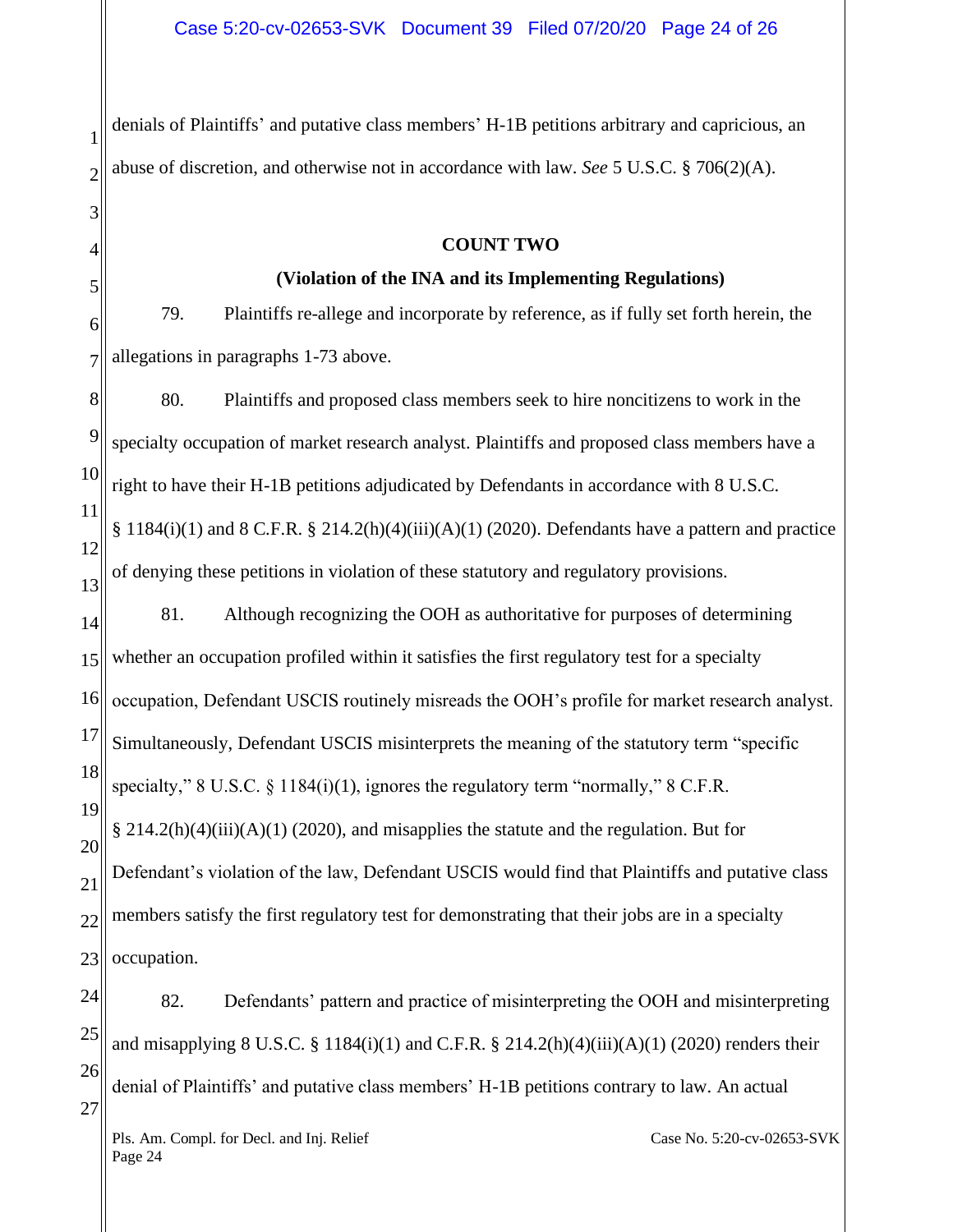| 1              | controversy exists between the parties over which this Court may issue a declaratory judgment,     |  |  |
|----------------|----------------------------------------------------------------------------------------------------|--|--|
| $\overline{c}$ | specifying the legal rights of the Plaintiffs and putative class members and the legal obligations |  |  |
| 3              | of the Defendants, pursuant to the Declaratory Judgment Act, 28 U.S.C. §§ 2201 and 2202.           |  |  |
| 4              | <b>REQUEST FOR RELIEF</b>                                                                          |  |  |
| 5              | WHEREFORE, Plaintiffs request that this Court grant the following relief:                          |  |  |
| 6              | (1)<br>Assume jurisdiction over this matter;                                                       |  |  |
|                | Certify the case as a class action, as proposed herein;<br>(2)                                     |  |  |
| 8<br>9         | (3)<br>Appoint Plaintiffs as representatives of the class and Plaintiffs' counsel as class         |  |  |
| 10             | counsel;                                                                                           |  |  |
| 11             | (4)<br>Set aside and vacate the denials of Plaintiffs 2nd Street USA, Inc.'s and                   |  |  |
| 12             | Hanguang International, Inc.'s and proposed class members' H-1B petitions;                         |  |  |
| 13             | (5)<br>Declare that Defendants have unlawfully engaged in a pattern and practice of                |  |  |
| 14             | misinterpreting the OOH and misinterpreting and misapplying 8 U.S.C. § 1184(i)(1) and              |  |  |
| 15<br>16       | 8 C.F.R. § 214.2(h)(4)(iii)(A)(1);                                                                 |  |  |
| 17             | (6)<br>Enjoin Defendants from violating the plain meaning of "typically" as used in the            |  |  |
| 18             | OOH as anything other than "normally" when determining whether a U.S. employer has met the         |  |  |
| 19             | first regulatory test for demonstrating that its job is in a specialty occupation;                 |  |  |
| 20             | Award Plaintiffs' counsel reasonable attorneys' fees under the Equal Access to<br>(7)              |  |  |
| 21             | Justice Act, 28 U.S.C. § 2412(d), 5 U.S.C. § 504, or any other applicable law; and                 |  |  |
| 22             |                                                                                                    |  |  |
| 23<br>24       |                                                                                                    |  |  |
| 25             |                                                                                                    |  |  |
| 26             |                                                                                                    |  |  |
| 27             |                                                                                                    |  |  |
|                | Pls. Am. Compl. for Decl. and Inj. Relief<br>Case No. 5:20-cv-02653-SVK<br>Page 25                 |  |  |